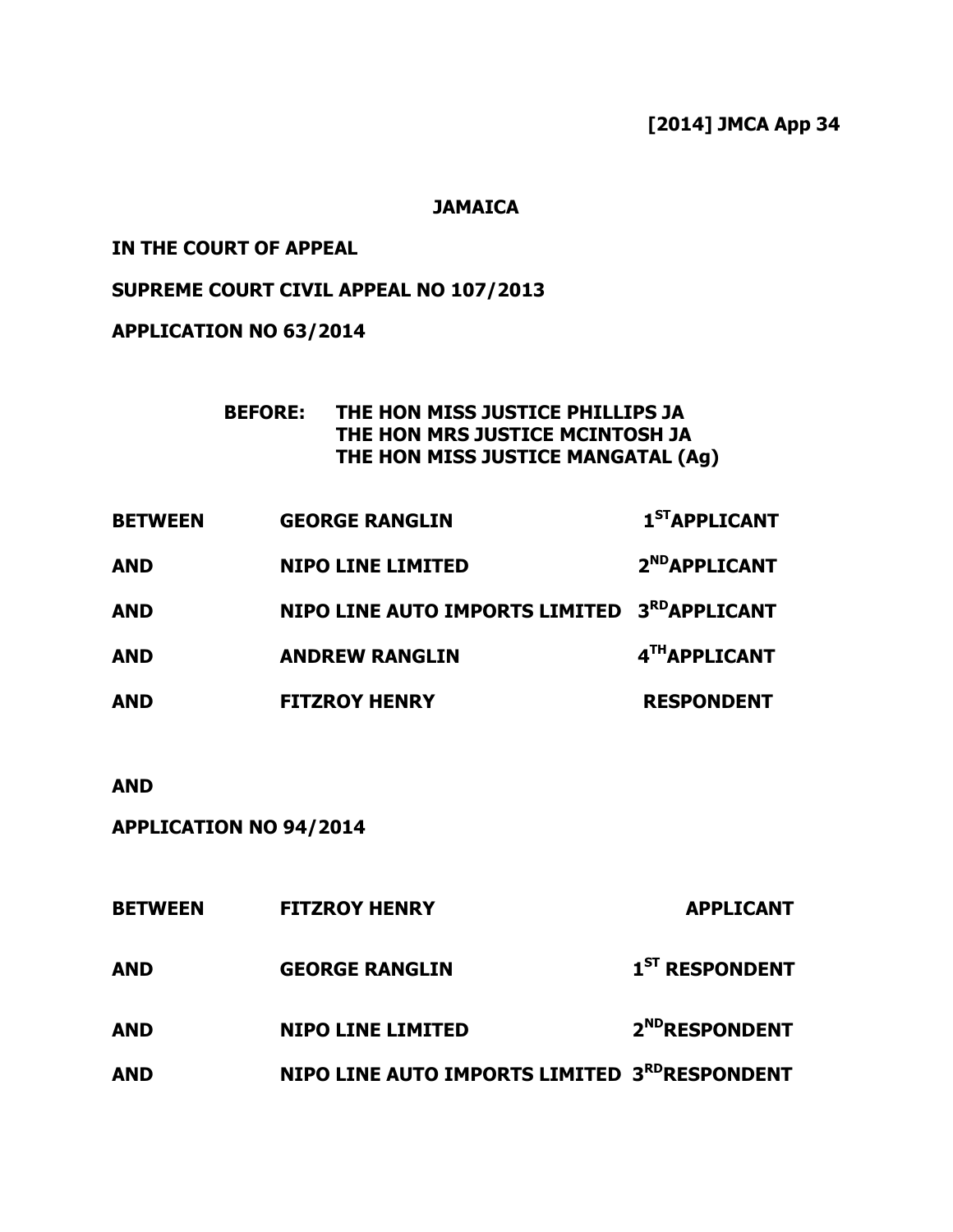### AND ANDREW RANGLIN 4<sup>TH</sup>RESPONDENT

Miss Kashina Moore instructed by Nigel Jones & Company for the applicants in Application No 63/2014 and the respondents in Application No 94/2014

Ms Jacqueline Cummings instructed by Archer Cummings & Company for the applicant in Application No 94/2014 and the respondent in Application No 63/2014

#### 24 June and 14 November 2014

#### PHILLIPS JA

[1] Before this court are two applications: the first in time, which is the application filed by George Ranglin, Andrew Ranglin, Nipo Line Auto Imports Limited and Nipo Line Limited ('the Ranglins and Nipo Line companies'), seeks to have the appeal filed by Fitzroy Henry on 18 December 2013 struck out as being filed out of time; the second is an application by Mr Henry seeking to have his notice of appeal filed to stand as filed in time and an extension of time to file and serve his skeleton arguments on the Ranglins and Nipo Line companies within seven days of the order of this court.

[2] The appeal from which the applications emanate arises in this way. A claim was filed by Mr Henry (2008 HCV 05233) against the Ranglins and Nipo Line companies seeking to recover a debt of \$51,000,000.00. The matter was tried on 19 and 20 May 2010 and judgment was reserved, but prior to the delivery of the judgment, Mr Henry and Mr George Ranglin entered into a settlement on 30 July 2010, and the minute of order was consequently endorsed, "Matter settled in chambers in terms endorsed on counsel's brief". By letter dated 12 October 2010, Mr Aon Stewart of Archer Cummings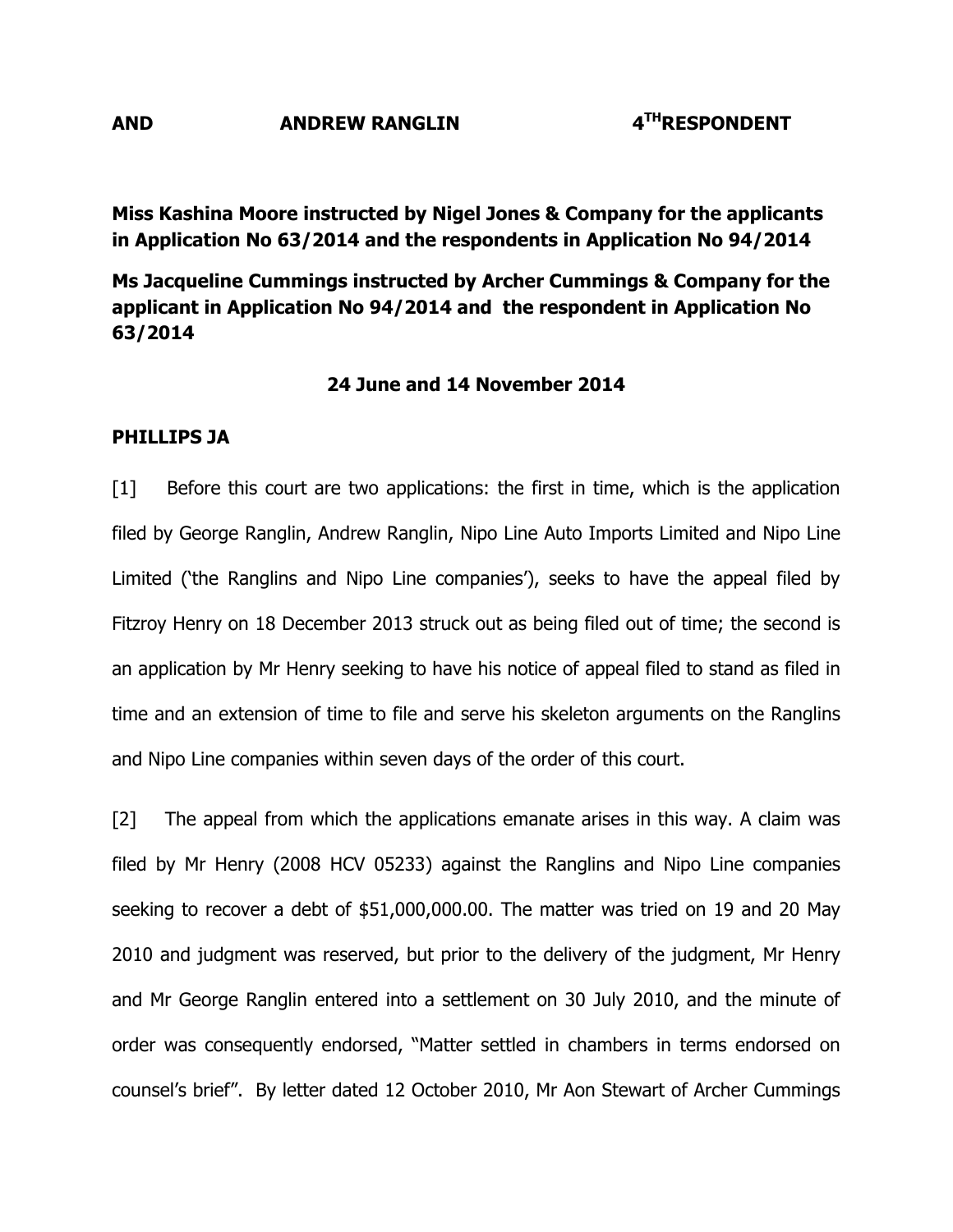and Company wrote on behalf of Mr Henry to Messrs Nigel Jones and Company reminding them of the settlement reached in the claim and that the first of four payments under the agreement was due on 31 October 2010. Mr Stewart having received no response again wrote to Messrs Nigel Jones and Company demanding that the sum due be paid. In response to this letter, by letter dated 23 November 2010, Mr Nigel Jones indicated that the Ranglins and Nipo Line companies were experiencing "severe financial crisis" but that they were in the process of refinancing and restructuring so as to "make good their payments". He indicated that they were seeking an extension to 31 December 2010 and 28 February 2011 to pay the sum which had been due on 31 October 2010.

[3] No sums were forthcoming from the Ranglins and Nipo Line companies, and on 12 May 2011, Mr Henry commenced proceedings by fixed date claim form (2011 HCV 03249) claiming against Mr George Ranglin and Nipo Line companies a declaration that they had breached an agreement between the parties made on 30 July 2010 and seeking orders for the payment of the sums that had been agreed to be paid under the agreement. He also sought an order that if the Ranglins and Nipo Line companies failed to pay the sums, then he would be at liberty to seize their assets or have Mr George Ranglin in his personal capacity and in his capacity as director of Nipo Line companies be committed to prison for non-payment or non-compliance. Mr Henry also claimed interests and costs. In his affidavit in support, Mr Henry set out the history of the matter including his filing of the 2008 claim, the settlement arrived at and the subsequent default in payment of the sums agreed and stated that he had not sued Mr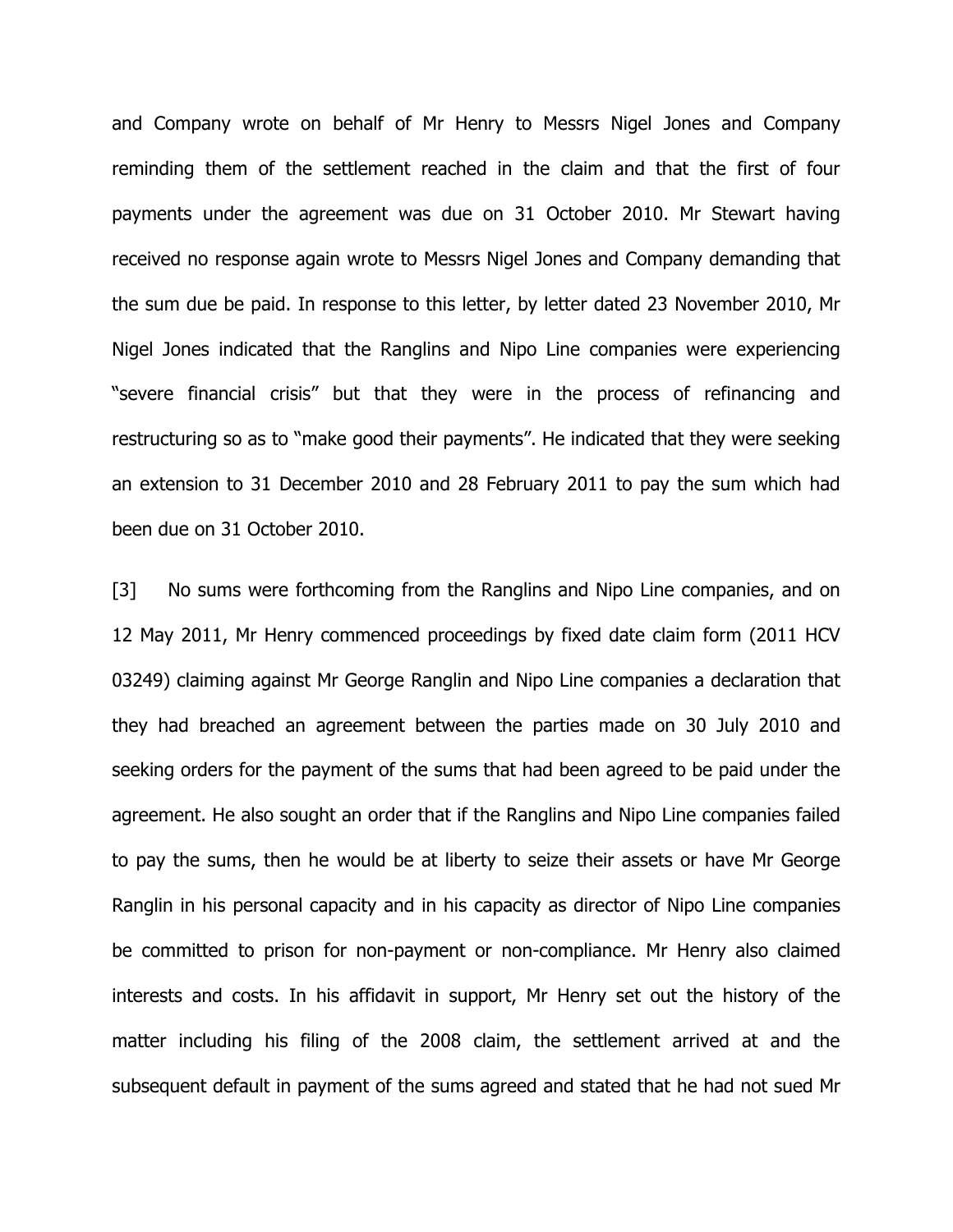Andrew Ranglin as he resides overseas and was not present when the agreement was reached. He stated also that he had no confidence that Mr George Ranglin and the Nipo Line companies were taking the agreement seriously.

[4] Mr George Ranglin in his affidavit in response stated that at all material times the Ranglins and Nipo Line companies had contended that the Ranglins were wrongly sued and that he was not present when the agreement was entered into between Mr Henry and Nipo Line Limited. He stated that at no time had he changed his position that he was not a party to the proceedings. He further stated that no payment had been provided because Nipo Line Limited remained closed and had no money to pay. Mr Henry in his affidavit in response reiterated that the agreement entered into on 30 July 2010 was between himself and Mr George Ranglin and that during the discussions leading up to the agreement, Mr Ranglin had not indicated that he was representing Nipo Line Limited and not himself personally.

[5] The claim came on for hearing on 11 July 2012 before Rattray J who ordered as follows:

> "Fixed date claim form refused. Matter already dealt with in claim number 2008 HCV 05233 and settled in terms endorsed on counsel's brief."

Mr Henry then filed a judgment summons application on 31 October 2012 against the Ranglins and Nipo Line companies in suit 2008 HCV 05233. In an affidavit sworn to on 31 October 2012 he stated that up to the date of the affidavit the Ranglins and Nipo Line companies had made no effort to liquidate the sum due and owing to him and that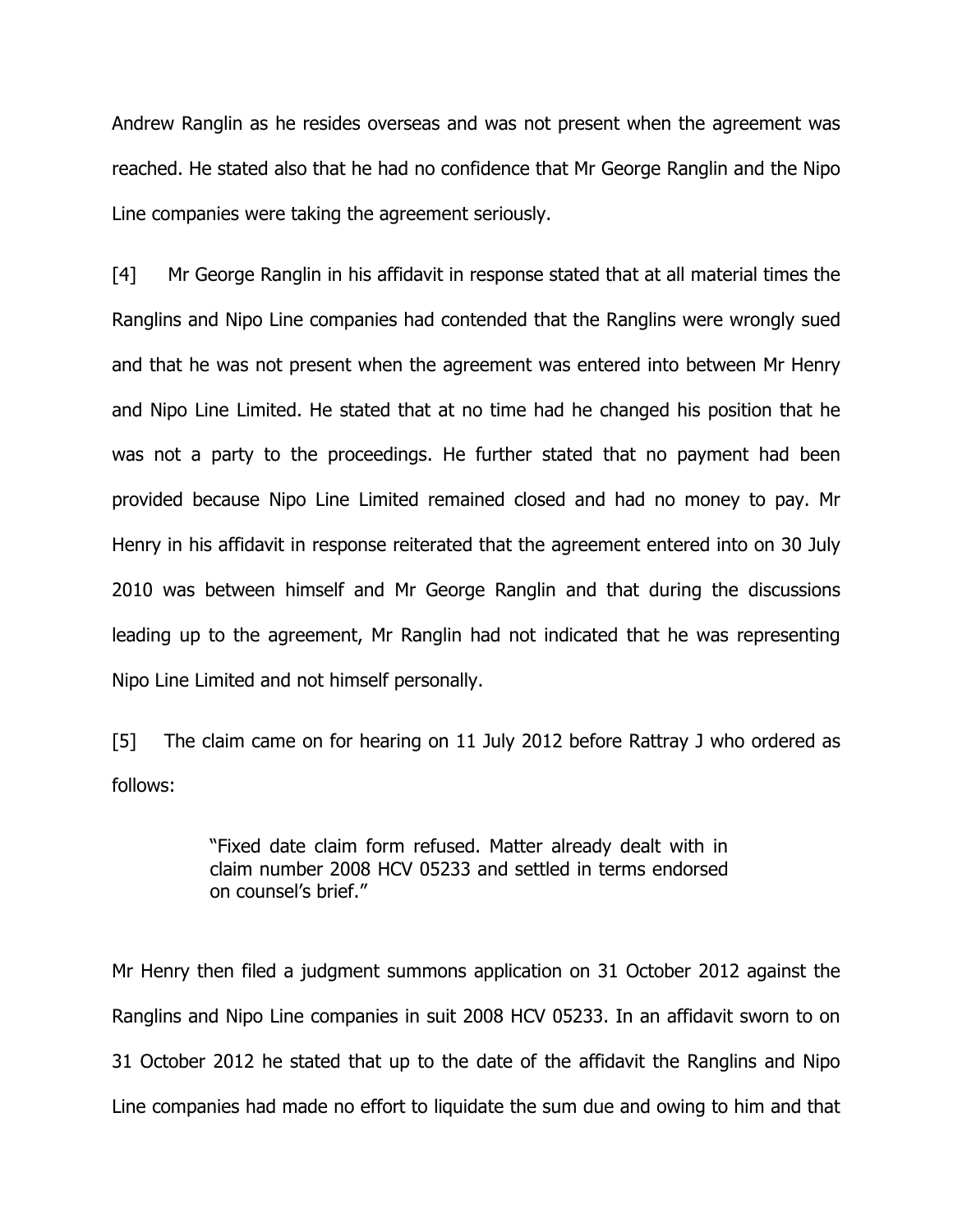in the light of the letter dated 23 November 2010, he believed that the Ranglins and Nipo Line companies did have the means to pay him but had deliberately declined to do so. He also stated that he had paid his monies to the Ranglins and Nipo Line companies on six occasions and believed that it was reasonable for him to request that they repay him.

[6] However, before the hearing of the judgment summons, a notice of preliminary objection was filed on behalf of the Ranglins and Nipo Line companies. The objection was to the judgment summons proceedings being used as a means of enforcing the settlement arrived at. The objection was based on the following grounds:

- "1. The terms of the settlement were not made a part of an order and/or recorded by the Court.
- 2. The law requires that where the terms of a settlement are not disclosed to the Court and/or are settled in terms endorsed on Counsel's brief a party must bring new proceedings to enforce the Agreement.
- 3. These judgment summons proceedings are an improper use of the court's resources."

The judgment summons proceedings having come on for hearing before Master Lindo as she then was, the learned Master, on 5 December 2013, upheld the preliminary objection holding that the judgment summons proceeding was procedurally incorrect as what was being sought to be enforced was an agreement by the parties that the matter had been settled in terms endorsed on counsel's brief and the matter came to an end by this agreement. The agreement was not made a formal order of the court, nor was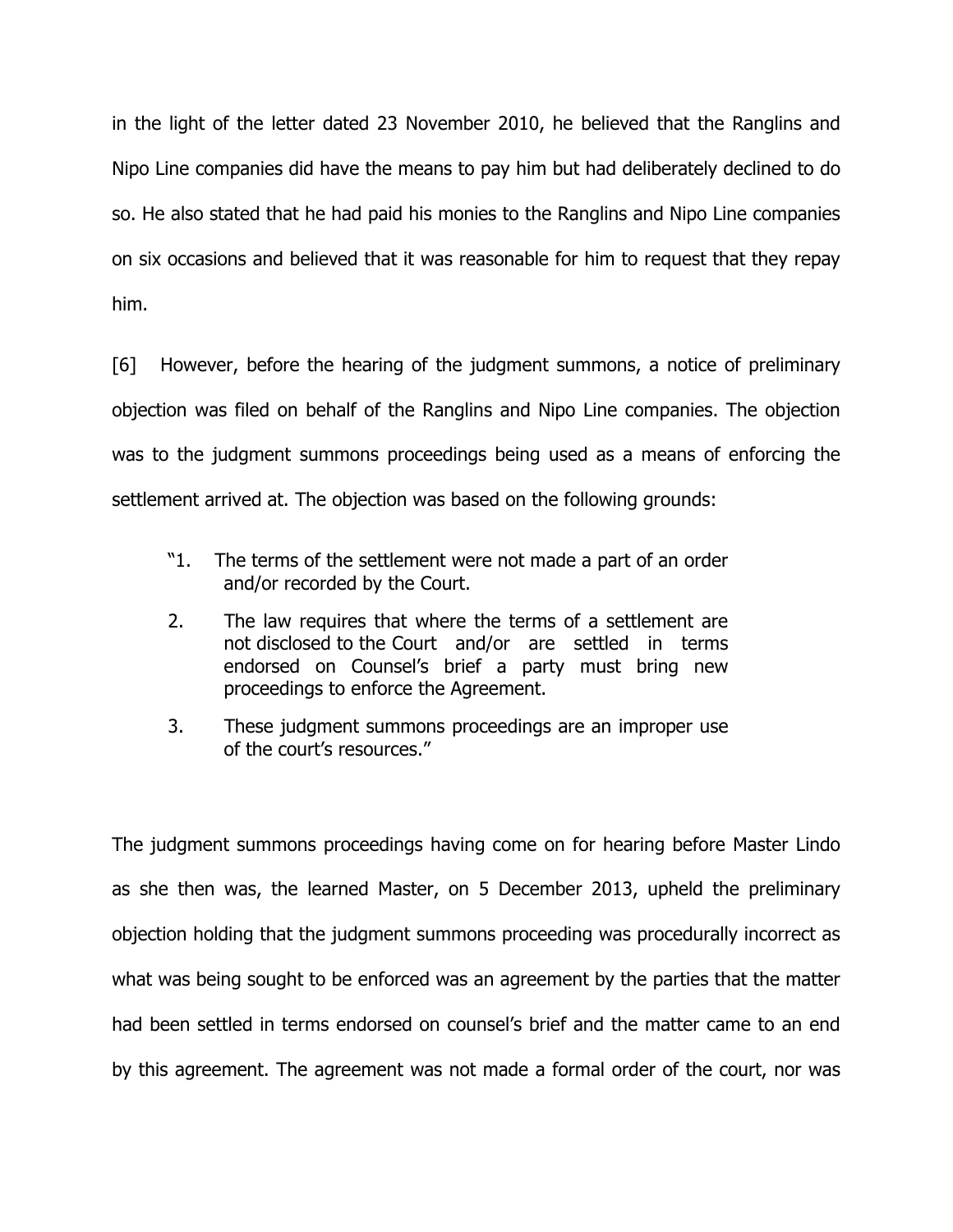there any indication of what, if any, the judgment debt was. The learned Master stated that the predominant way to enforce a settlement agreement was through the filing of a claim alleging breach of an agreement. She also expressed the view that a court which is asked to deal with the execution of a judgment cannot get jurisdiction which it would not otherwise possess mainly on account of the fact that a settlement agreement has taken place before it.

[7] Mr Henry filed a notice of appeal on 18 December 2013 containing five grounds of appeal, which in essence, complained that the Master had erred in finding that: the settlement endorsed on counsel's brief could only be endorsed by initiating a fresh action; a judgment summons hearing cannot be invoked to enforce the terms of the settlement; and the Master had erred when she upheld the preliminary objection, which dealt with res judicata and not the jurisdiction of the Master to enforce the terms on counsel's brief.

[8] No record of appeal or skeleton arguments were filed and on 17 April 2014, the Ranglins and Nipo Line companies filed the application mentioned as being first in time in para [1]. The grounds for the application were:

- "1) The decision of the honourable Master Lindo, as she then was, that the Judgment Summons filed cannot be used to enforce a settlement was delivered on December 5, 2013.
- 2) The Appellant obtained leave to appeal this decision on December 5, 2013.
- 3) The Appellant had seven (7) days to file its Notice of Appeal in accordance with rule 1.11(1) of the Court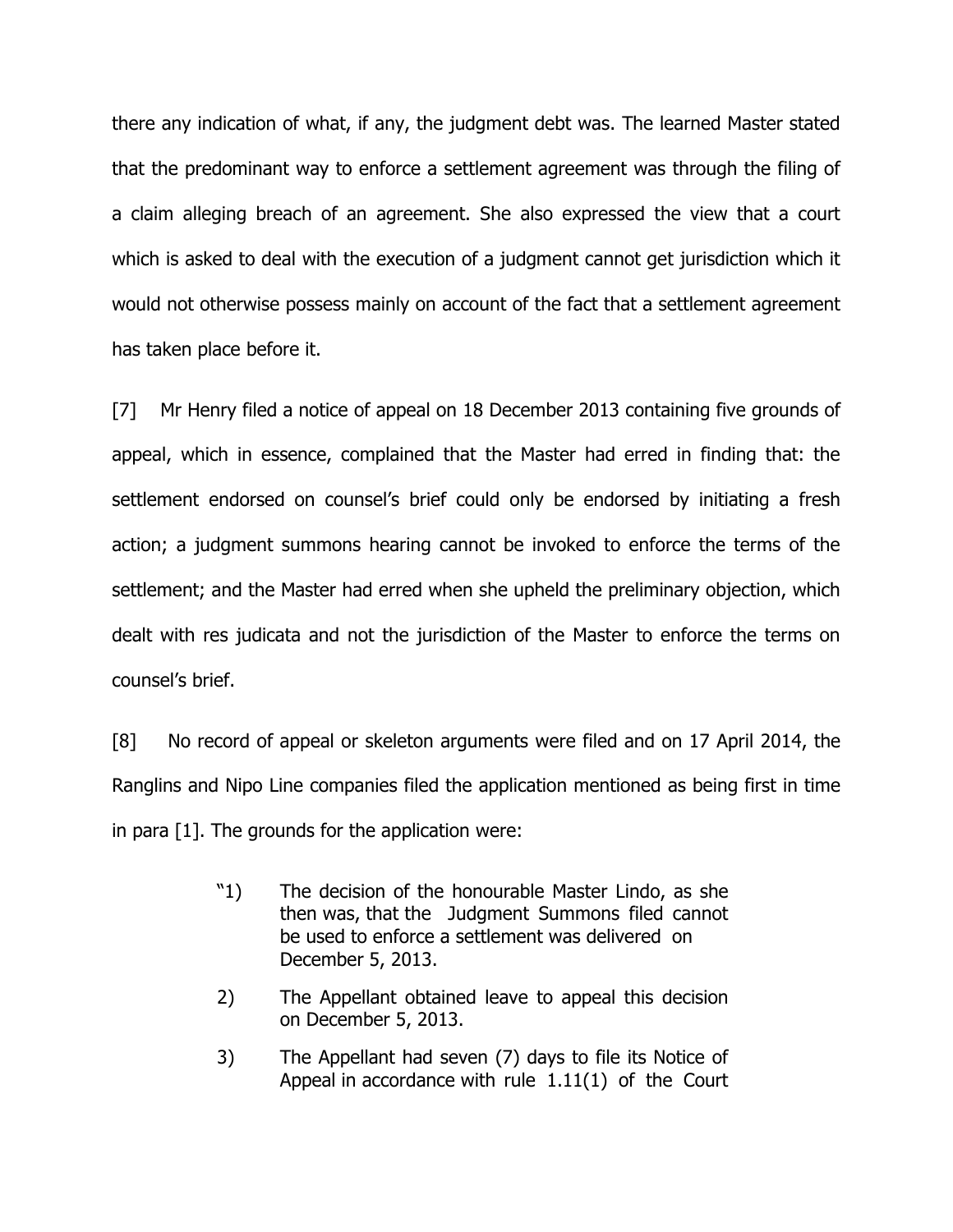of Appeal Rules of Jamaica as it was a procedural appeal.

- 4) The Notice of Appeal should have been filed on December 17, 2013 but was filed on December 18, 2013.
- 5) The Appellant did not file and serve written submissions in support of the appeal with the notice of appeal served on the Respondent's [sic] Attorneys-at- Law in accordance with rule 2.4(1) of the Court of Appeal Rules."

The grounds relied on by Mr Henry in support of his application filed on 6 June 2014 were:

- "1. That the Appellant/Applicant failed to file His Notice of Appeal within the stipulated time as prescribed by the Court of Appeal Rules.
- 2. That the Appellant/Applicant failed to file and serve his Skeleton Arguments herein.
- 3. The Respondents will not be prejudiced should the Orders herein be granted.
- 4. Pursuant to rule 26.8 of the Civil Procedure Rules and the overriding objective [sic]."

## **Submissions**

[9] On the day of the hearing of the applications, we decided that we would hear submissions in support of the application to extend time before the arguments in support of the application to strike, since if the former were successful, the latter would necessarily fail and conversely if the former failed, it would not be necessary to consider the latter.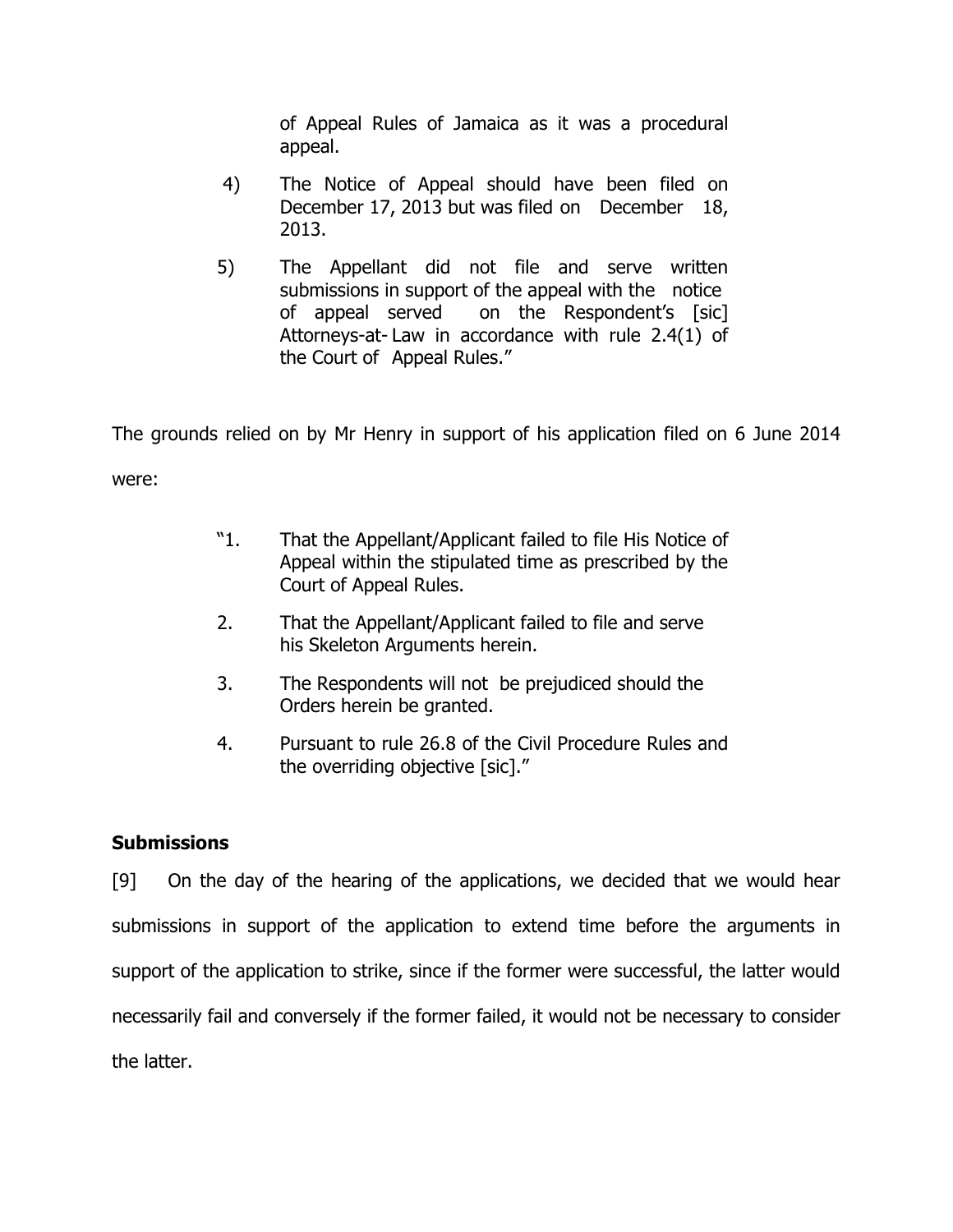[10] Notwithstanding the apparent acceptance of the position that the appeal had been filed out of time from a perusal of the application itself, before this court Ms Cummings, on Mr Henry's behalf, submitted that the appeal was interlocutory and that as is required by the law, permission had been granted by Master Lindo. Pursuant to the Court of Appeal Rules (CAR), counsel submitted, the appeal should therefore have been filed within 14 days of the date on which permission was granted, which was 19 December 2014. The appeal having been filed on 18 December, it was therefore filed in time.

[11] In the alternative, she submitted that if the appeal was out of time, an extension of time was being applied for, for the notice of appeal to stand as having been filed in time. She submitted further that at the time when the application to strike out was brought, the Master had not yet delivered her reasons, and so, the application to strike out on the basis that Mr Henry had failed to file his skeleton arguments with the notice and grounds of appeal was premature. Counsel indicated that Rattray J, in considering the new suit filed in 2011 that had been brought by Mr Henry to recover the funds due to him on the settlement agreement, had indicated that according to Green v Rozen and Others [1955] 2 All ER 797, that claim should have been brought within the original claim. Counsel referred to Elita Flickenger v David Preble and Another [2013] JMCA App 1 and the criteria for extension of time as applied in that case and submitted that the delay had been over four months; the explanation for the delay in filing the skeleton arguments was that Mr Henry had been awaiting the judgment of Master Lindo; the action enforcing the agreement should be brought in the same suit;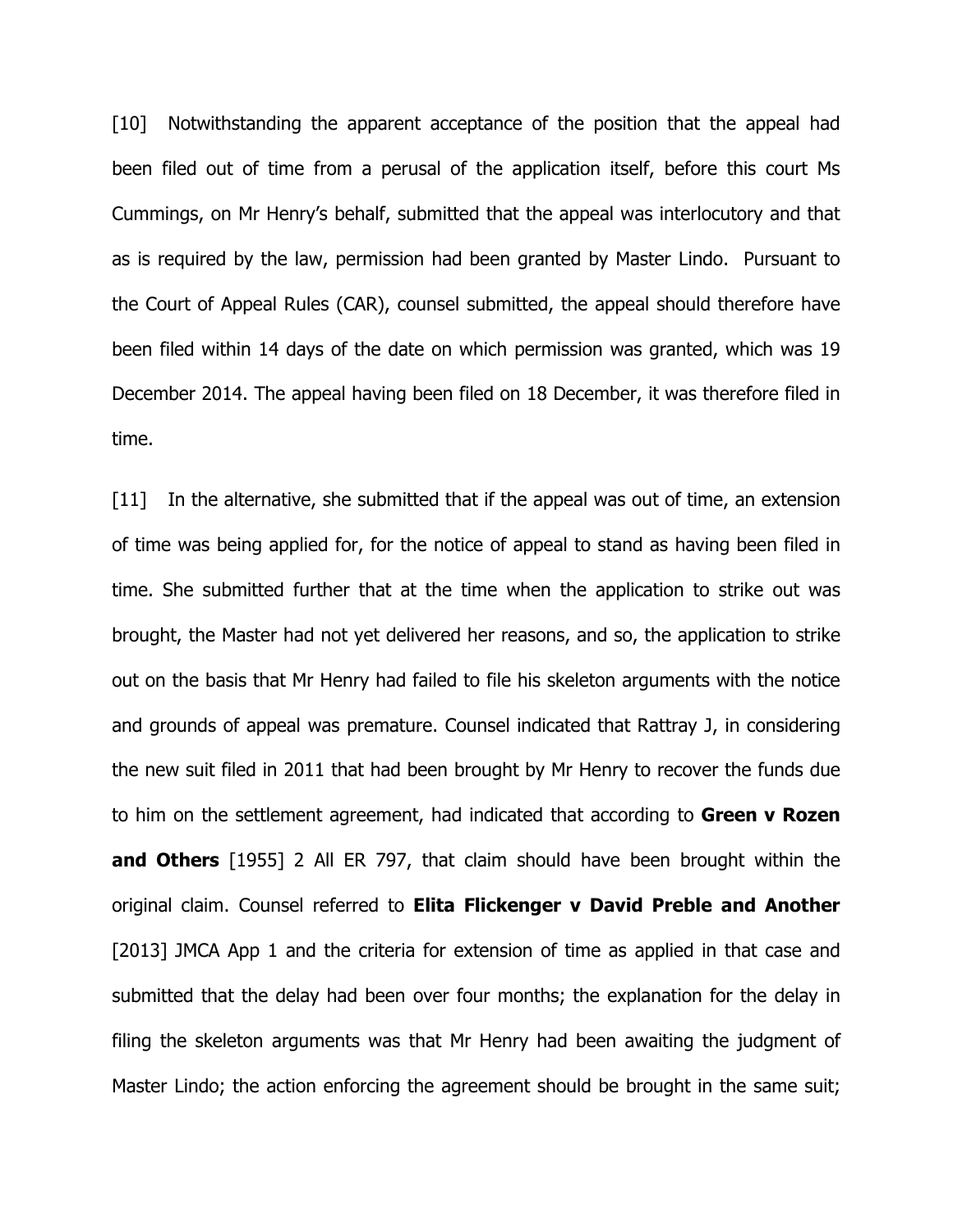and there was no prejudice to be suffered as the Ranglins and Nipo Line companies had not paid any money.

[12] In written submissions, on behalf of the Ranglins and Nipo Line companies, counsel referred to rules 1.1(8) and 1.11(1), which, respectively, define a procedural appeal and set out the time limits for filing appeals. Counsel submitted that the order made by Master Lindo did not decide the substantive issues in the claim and therefore an appeal from her decision would be procedural. In support of this submission, she relied on Abdulla C Marzouca Limited and Marzouca v Crooks SCCA No 7/2007, delivered 11 May 2007. In oral submissions, in response to an enquiry from the court as to whether an appeal being procedural, it would be subject to the requirement of obtaining permission prior to the appeal being filed, Miss Moore submitted that the matter being a procedural appeal, even when permission to appeal has been obtained, if required, the appeal must be filed within seven days of the grant of the permission.

[13] It was also submitted in writing that Mr Henry was required to file his appeal on 17 December, and so the appeal had been filed one day late. No extension of time to file the notice of appeal had been applied for prior to the filing of the notice. It was further submitted that the failure to file the notice of appeal within time and without an order granting an extension of time meant that the notice of appeal was not properly before the court. In oral submissions, Miss Moore, relying on **National Commercial Bank v International Assets Services Limited** [2013] JMCA Civ 9, submitted that the appeal having been filed outside the time limited for filing it, it was not a valid appeal. Therefore, she submitted, in considering what is the period of delay, the valid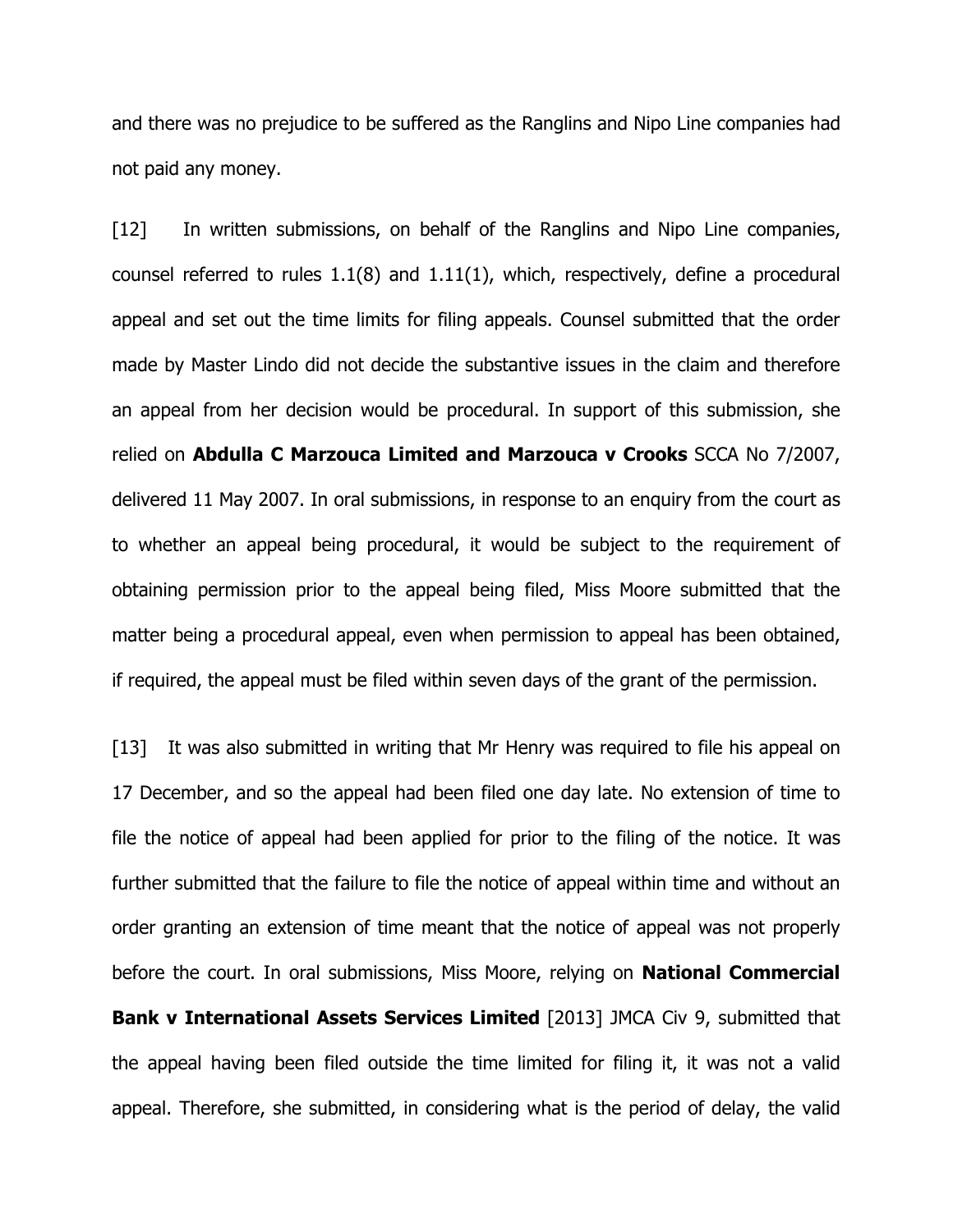period would be the time between when the order was made on 5 December 2013 and when the application was filed, that is 6 June 2014, which would make it six months from the time when it ought to have been filed, or at best, some five and a half months. Counsel also submitted that Mr Henry had not complied with rule 2.4 of the CAR dealing with procedural appeals, which requires that written submissions be filed with the notice of appeal. She submitted also that the application was not filed until three weeks after the delivery of the written reasons by the Master.

[14] In written submissions, it was also submitted that even though the appeal was filed a day late, this court ought not to consider whether the time within which to file the appeal should be extended as there is no merit in the appeal. Counsel relied on **Salter Rex v Ghosh** [1971] 2 All ER 865 where, it was submitted, the court stated that where there is no merit, the extension of time ought not to be granted. Miss Moore submitted that this court in discussing the principles of law relevant to the grant of an extension of time has repeatedly stated that merit is a key consideration of the court. She referred to Leymon Strachan v The Gleaner Company Limited and Dudley **Stokes** Motion No 12/1999, judgment delivered 6 December 1999, Jamaica Public Service Co Limited v Rose Marie Samuels [2010] JMCA App 23, Peter Haddad v **Donald Silvera** SCCA No 31/2003 delivered 31 July 2007 and **Primrose Cohen v Sterling and Sterling** [2014] JMCA App 6.

[15] In relation to the merits, counsel submitted that the claim filed was settled by Mr Henry and Nipo Line Limited for a lesser sum than that claimed by Mr Henry and that it was this agreement that Mr Henry was seeking to enforce. The law is clear, counsel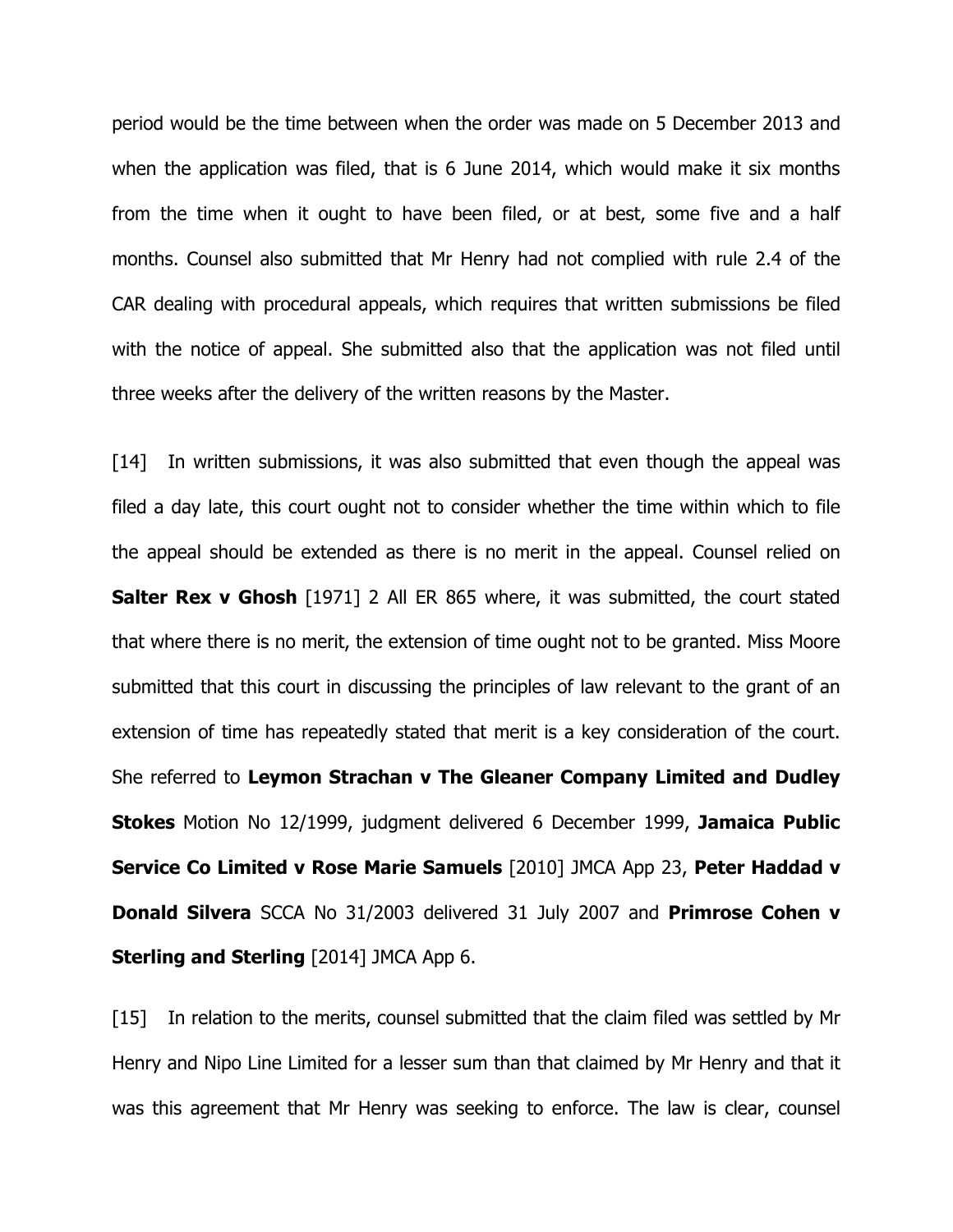submitted, that a suit settled by compromise brings that suit to an end. For this submission, counsel referred to and relied on McCallum v Country Residences **Limited** [1965] 1 WLR 657, which, she submitted, had been applied by this court in Atlas Bass v Zabelle et al SCCA No 8/1991, delivered 8 July 1991. Counsel submitted that the learned Master was therefore correct in her decision that the judgment summons proceedings could not be used to enforce the settlement agreement.

[16] It was further submitted that the law is clear as to how cases settled on terms endorsed on counsel's brief may be enforced. Counsel referred to the dictum of Slade J in Green v Rozen that where the claim is settled upon terms endorsed on counsel's brief, the court has made no order and the terms of the original claim has been superseded by the agreement between the parties with the consequence that if the terms of the new agreement are not complied with, the injured party must seek his remedy on the new agreement. Counsel also relied on **Atkinson and Another v** Castan and Segura [1991] WL 839457, Anima v Ahyeye (Substituted for Kwame Dwaa, deceased) [1956] AC 404 and Magwall Ja Limited and Others v Glenn Clydesdale and Another [2013] JMCA Civ 4. Counsel submitted that Mr Henry was obliged to seek to enforce any agreement he stated was made between himself and any or all of the Ranglins and Nipo Line companies in a new claim. Counsel further submitted that Mr Henry having sought to do so in the 2011 claim and having been denied relief, could not revive the present suit to enforce the settlement within the suit.

[17] In oral submissions, Miss Moore submitted that the Ranglins and Nipo Line companies would be greatly prejudiced if they are required to defend this appeal.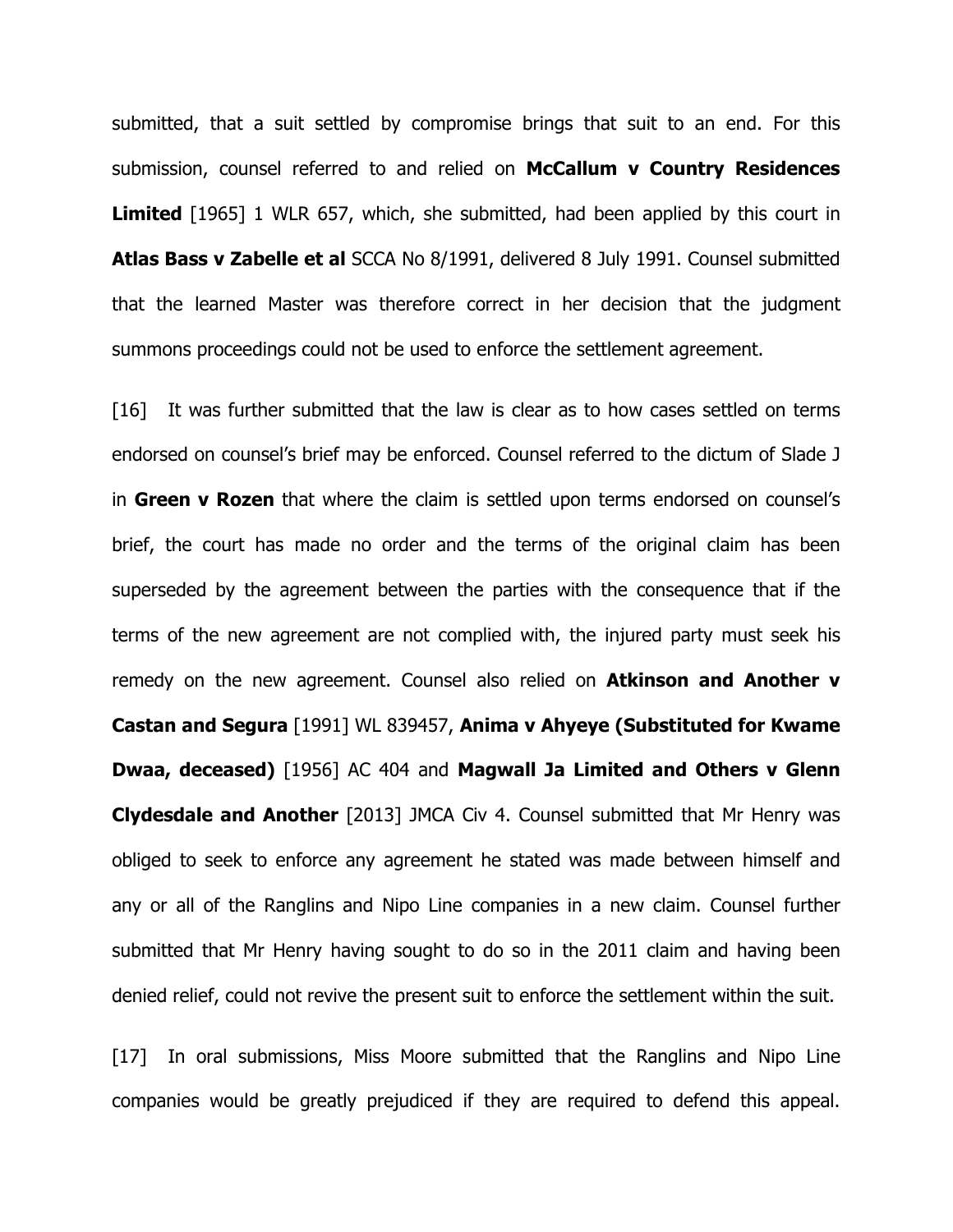Referring to the affidavit of Mr George Ranglin, filed in response to the affidavit of Mr Henry in the 2011 claim, it was submitted that the agreement was between Mr Henry and Nipo Line Limited. She argued that Mr Henry is unsure about the party with whom he had the agreement and therefore to ask the Ranglins and Nipo Line companies to respond to an appeal which has no merit would be highly prejudicial.

[18] In a brief reply, Miss Cummings submitted that Mr George Ranglin and Mr Henry had arrived at the agreement together. There is no dispute that Mr George Ranglin is the principal of the Nipo Line companies, she submitted. In response to the authorities, she submitted that **Magwall** is distinguishable because it concerned the interpretation of a mediation agreement, which would have to have been the subject of a separate suit.

#### Analysis

- [19] It seems to me that there are three issues which arise for determination:
	- (i) Is the appeal procedural and/or interlocutory?
	- (ii) Whether an extension of time to file the appeal is necessary, and if so, should it be granted?
	- (iii) Whether an extension of time should be granted to file skeleton arguments in support of the appeal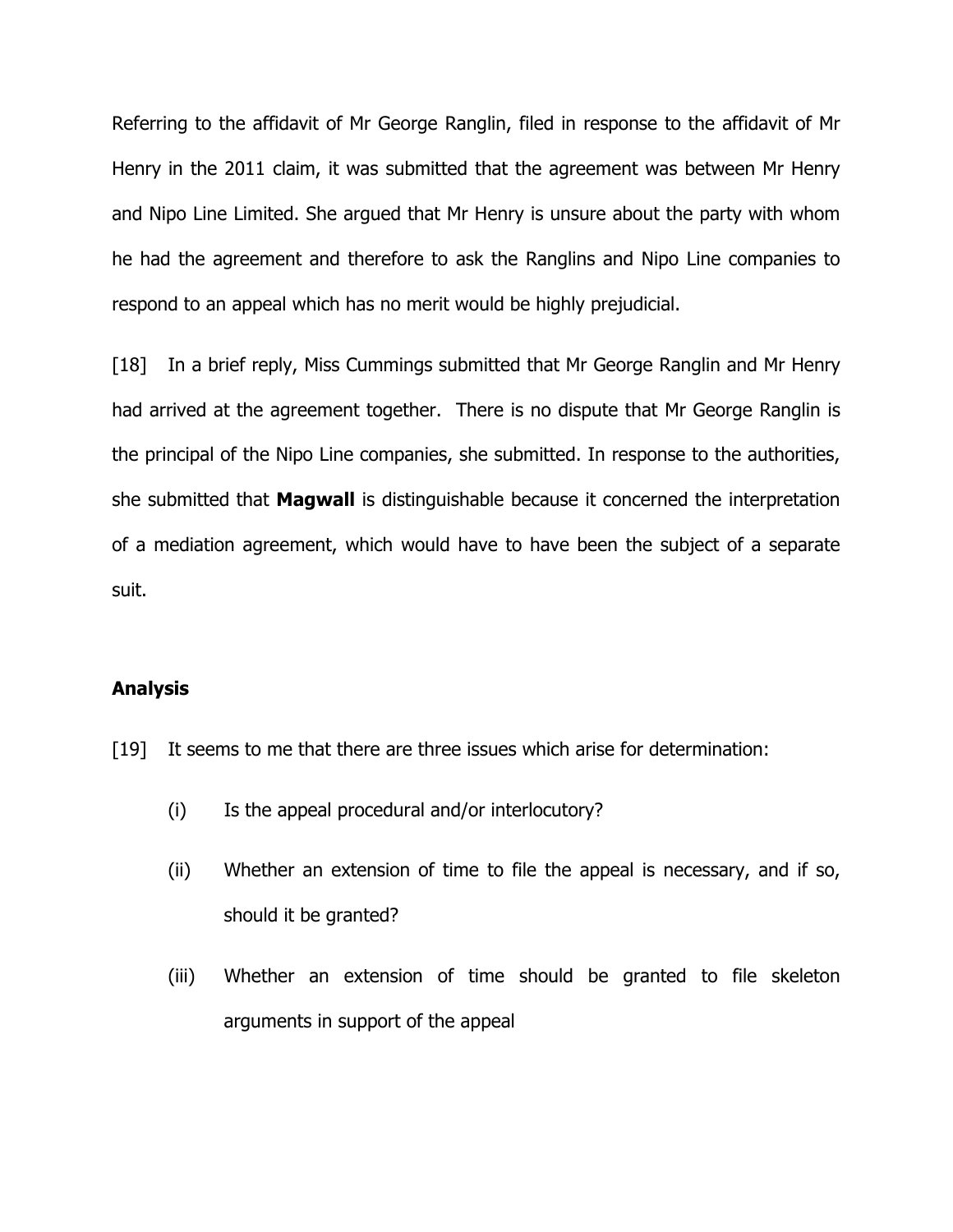#### Issue (i)–Is the appeal procedural and/or interlocutory?

[20] A procedural appeal as defined by rule 1.1(8) of the CAR is one that does not directly decide the substantive issues in a claim, and the rule provides certain matters which are to be regarded as exceptions. In my view, by the use of the word "claim", the rule seems to be concerned with proceedings that have occurred within the pendency of a matter, that is, before the matter is determined. After the matter is determined, it is no longer a claim, but has evolved into a judgment. A judgment summons is a tool used to enforce a judgment after the judgment has been entered on the claim. It is my view, therefore, that the appeal is not a procedural one.

[21] It is now necessary to consider whether Miss Cummings' submission that the matter is interlocutory has merit. A similar approach was adopted by Brooks JA in **Hoip** Gregory v Armstrong; Hoip Gregory v O'Brien Kennedy [2012] JMCA App 21, in which, although the learned judge found that the appeals were procedural and no skeleton arguments had been filed with the appeals as required by the CAR, he considered the appeals to be interlocutory for which permission had been obtained prior to their filing, and for which he therefore had the jurisdiction to extend the time for filing skeleton arguments.

[22] It is well accepted that the approach to be adopted in determining whether an order is interlocutory or final is the application approach. That approach was applied by this court recently in JPS v Rose Marie Samuels. In that case, Morrison JA had to decide whether an order made on a summary judgment application is interlocutory or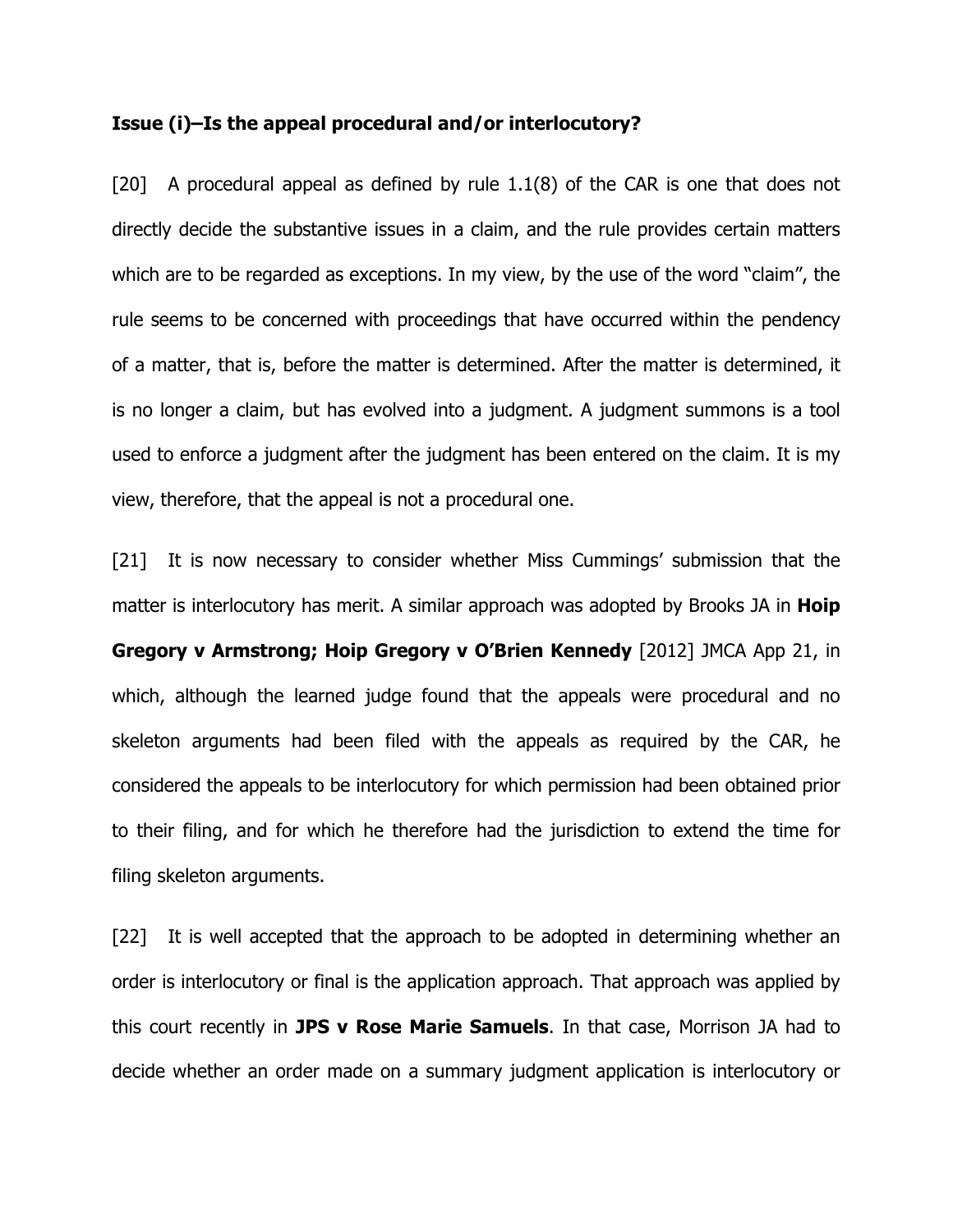final. Morrison JA referred to the dictum of Lord Denning MR in **Salter Rex** where the learned Master of the Rolls approved the application approach as stated by Lord Esher in Salaman v Warner and Others [1891] 1 QB 734, that is, the nature of the application to the court, and not the nature of the order which is made, determines whether the matter is interlocutory. In that case, the order being appealed was an order for a new trial, and Lord Denning in applying the application test stated that if the application for the trial were granted, it would have been interlocutory and so equally if it had been refused, it would have been interlocutory. Morrison JA also considered Leymon Strachan v The Gleaner Company Limited and Dudley Stokes SCCA NO 54/1997, delivered 18 December 1998, in which this court in adopting the application approach, stated the test as established in **Salaman v Warner** to be if the decision being appealed, "whichever way it is given, will, if it stands, finally dispose of the matter in dispute" it is final; however, if, on the one hand, it is given one way, it will finally dispose of the matters in dispute, but if given the other way, the action will continue, then it is interlocutory. Applying the application approach, Morrison JA held that if an application for summary judgment is refused, the order would be interlocutory and so equally, where it is granted, the judge's order remains interlocutory.

[23] Miss Moore has relied on **Abdulla**, which involved an application for an extension of time to file a notice of appeal in what the court considered to be a procedural matter. There is dicta in the case which would seem to suggest that based on rule 1.11 of the CAR, once an appeal is considered procedural, it would not be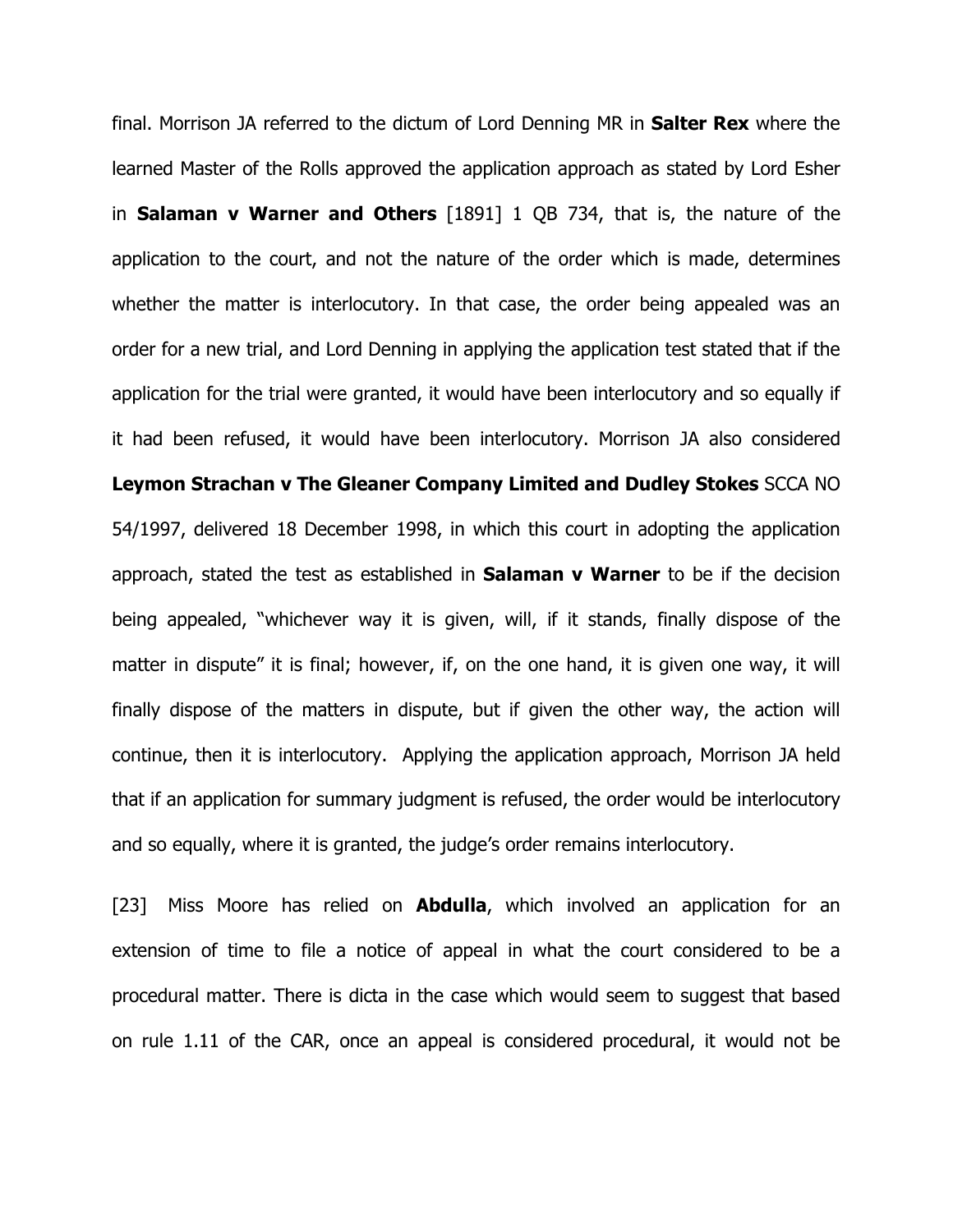interlocutory; it would have to be filed within seven days of the order being appealed and no permission for leave would be necessary.

[24] It is my view that in order to determine the approach to filing an appeal, particularly with regard to obtaining the leave of the court to do so, one must have regard to the statute which confers the right to appeal on a litigant and the corollary right on this court to hear and determine such appeals. Rules of court created pursuant to statute are also important, but must be read subject to the statute. The Judicature (Appellate Jurisdiction) Act (JAJA) in section 10, provides that this court may hear appeals from any judgment or order in all civil proceedings. This power is, however, subject to section 11, subsection  $1(a) - (e)$  of which provides for cases in which there is no right of appeal and subsection (1)(f), which provides that, except in the matters/circumstances listed in that paragraph, there shall be no appeal from an interlocutory order or judgment unless the permission of the court is obtained. It appears that the statute envisages two types of appeal: interlocutory, as explicitly expressed in section 11, and other appeals, which may be regarded as final appeals. Permission is required for the former, but not the latter.

[25] The statute does not provide a definition of "interlocutory", but as I have attempted to demonstrate, case law has provided some guidance on how this determination is to be made. Based on the application approach, it is my view that regardless of whether the CAR would seem to create a separate category of appeals known as procedural appeals, procedural appeals would by their very definition, being appeals from orders that do not directly decide the substantive issues in the case,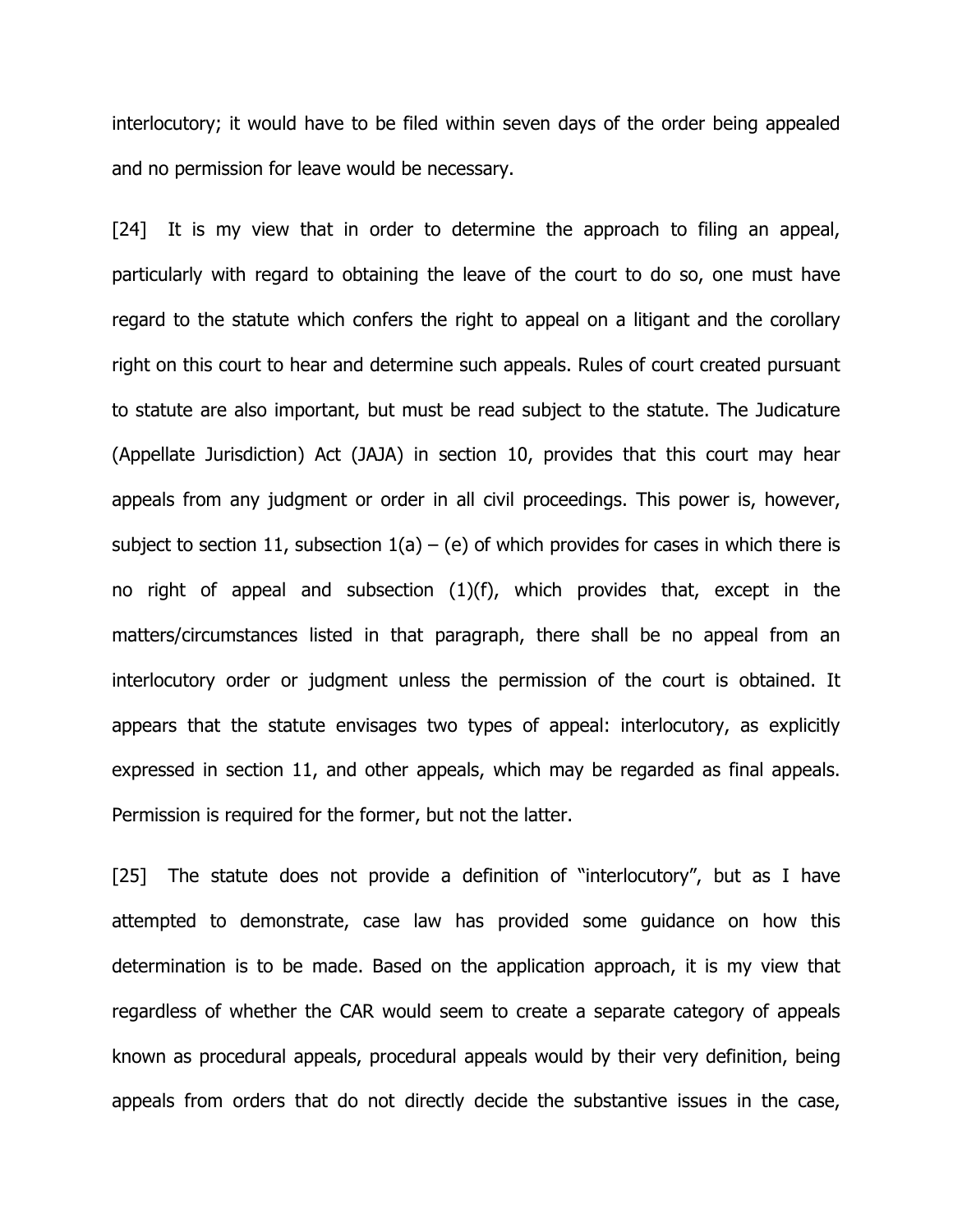readily fall into the category of interlocutory appeals. For, it seems to me that since the order being appealed in the procedural appeal does not directly dispose of the substantive issues in the claim, the order, "whichever way it is given", could not finally dispose of the matters in dispute between the parties. Consequently, although the rules would seem to suggest that procedural appeals do not need permission, this is contrary to the intent of the statute, and as Harris JA stated in **Vincent Gaynair & Ors v Negril Beach Club Ltd** [2012] JMCA Civ 25, "[a] rule cannot operate to defeat the intent of the legislature".

[26] With the greatest of respect to the court in **Abdulla**, therefore, it is my view that rule 1.11(1)(a) of the CAR requiring the procedural appeal to be filed within seven days, must be read subject to the statutory requirement that permission to appeal should first be obtained, it being an interlocutory matter. It may be said that the decision in **Abdulla** was reached without there being full arguments on and consideration of the import of the statutory provisions. I should add that while I consider all procedural appeals to be interlocutory, not all interlocutory appeals are procedural. For example, the grant or refusal of an application to appoint a receiver is an interlocutory matter, although it is exempted from the requirement for permission; however, it would not be procedural as it is exempted from the definition of "procedural appeal", and would be governed by rule 1.11(1)(c ) of the CAR.

[27] Applying the application approach to the order refusing the judgment summons, it is my view that if the judgment summons had been granted, it would have been final, and so equally where it is refused, it is final. In other words, if it had been granted, it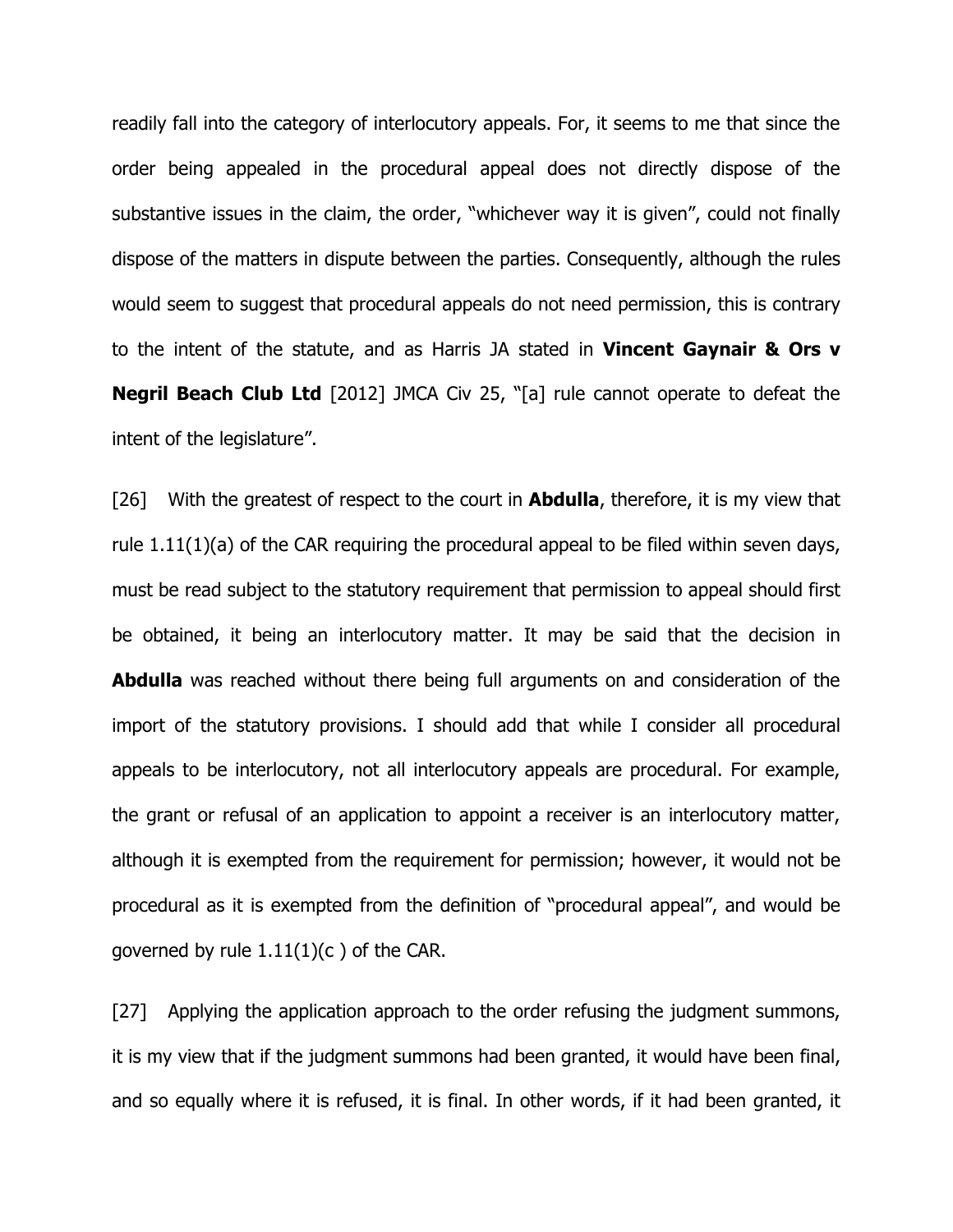would have disposed of the matter between the parties, it being enforcement proceedings on a judgment, and if it had been refused, it equally would have disposed of the matter. It is therefore my view that the order was a final one, and not interlocutory, as argued by Miss Cummings. That would dispose of the first issue.

### Issue (ii) Whether extension of time to file appeal is necessary, and if so should it be granted?

[28] The time for filing and serving a notice of appeal in the CAR is set out as follows:

- "1.11 (1) The notice of appeal must be filed at the registry and must be served in accordance with rule 1.15-
	- (a) in the case of a procedural appeal, within 7 days of the date the decision appealed against was made;
	- (b) where permission is required, within 14 days of the date when such permission was granted; or
		- (c) in the case of any other appeal within 42 days of the date when the order or judgment appealed against was served on the appellant."

The rule also states that the court below may extend the times set out above.

[29] Having found that the order made by Master Lindo was final and not interlocutory, permission to appeal would not have been required, and not being a procedural appeal, in my view the notice and grounds of appeal would have to be filed at the registry and served within 42 days of the date when the order or judgment appealed against was served on Mr Henry. That would have been by 17 January 2014.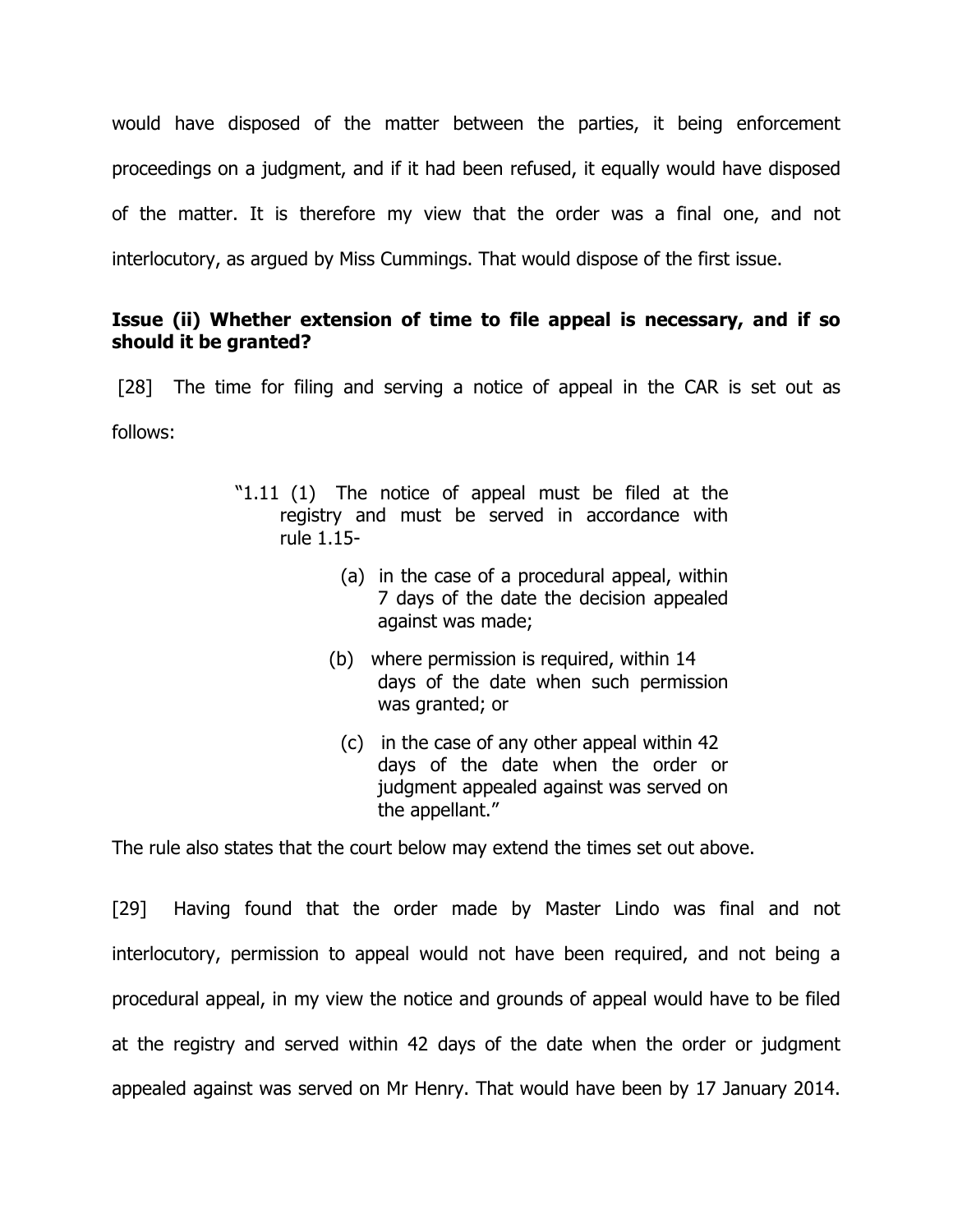The appeal therefore filed on 18 December 2013 would have been filed in compliance with rule  $1.11(1)(c)$  of the CAR and it would not be necessary to file any application for an extension of time to file the notice of appeal. As a consequence the real question for consideration in the appeal is the issue which I have identified as issue (iii).

#### Issue (iii) Whether an extension of time should be granted to file skeleton arguments.

[30] As indicated, the notice and grounds of appeal were filed on 18 December 2013. The CAR state, that once the appeal is a procedural appeal, rule 2.4 is applicable, which requires that submissions must be filed with the notice of appeal. In this case, the appeal not being a procedural appeal, rule 2.4 is not applicable. Therefore, as no oral evidence had been taken, within 21 days of the filing of the notice and grounds of appeal, the appellant must file with the registry and serve on all other parties, "a skeleton argument" (see amended rules 2.5 and 2.6 of CAR). The skeleton argument ought therefore to have been filed on 9 January 2014. That was not done. The application for extension of time to file the same was filed, as indicated, on 6 June 2014. Counsel for Mr Henry submitted that they were awaiting the reasons from the learned Master, which were not delivered until May of 2014. But, even before the application for an extension of time to file the skeleton arguments was filed, the Ranglins and Nipo Line companies had filed and served on Mr Henry their application to strike out the appeal which no doubt triggered Mr Henry's application.

[31] One of the court's general powers of management is to extend or shorten the time for compliance with any rule, practice direction, order or direction of the court,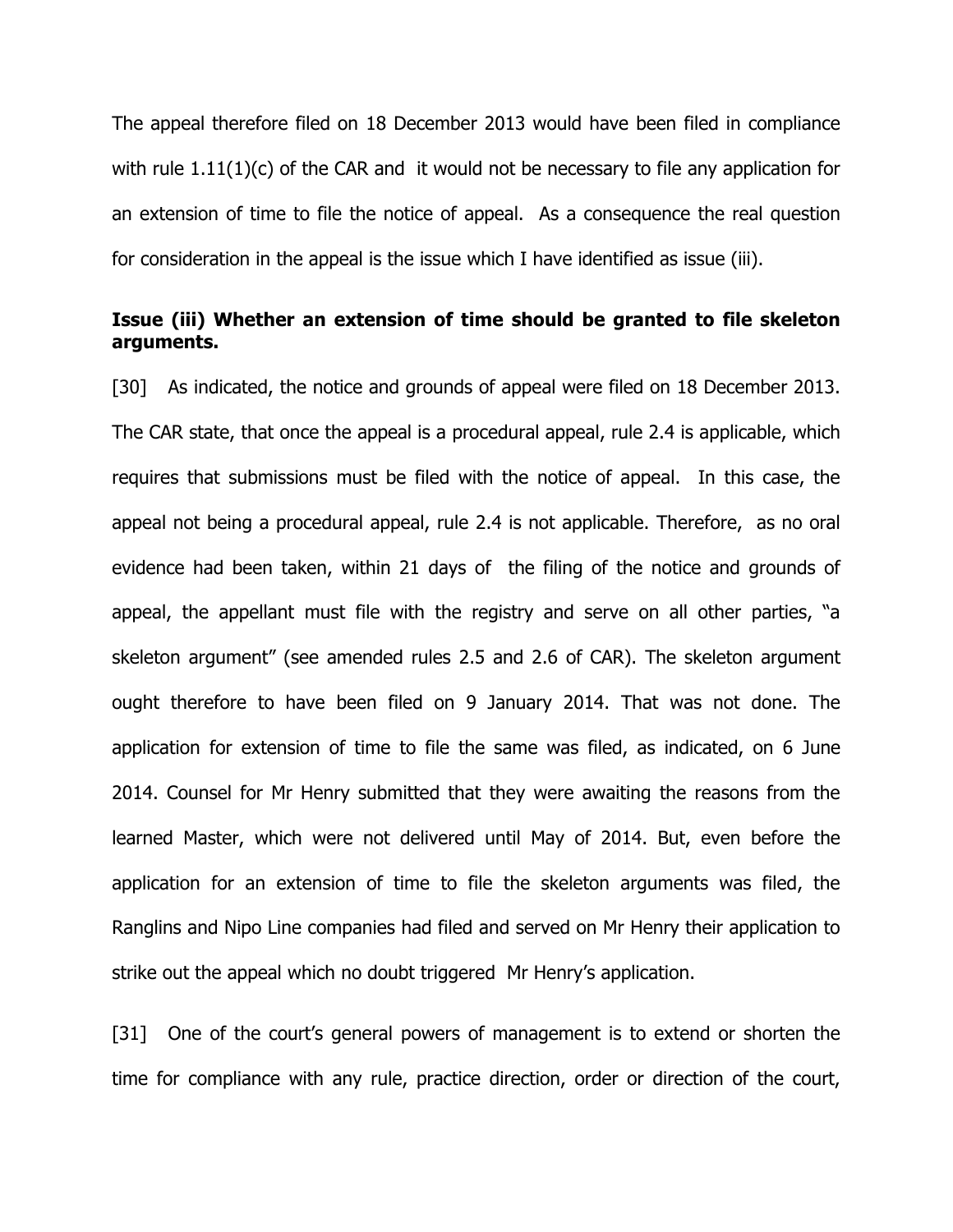even if the application for extension is made after the time for compliance has passed (rule 1.7(2)(b). This procedure is utilised generally in respect of applications to access the court, for example applications to extend the time for the filing of the notice and grounds of appeal. These applications are heard by the Court of Appeal only (see rule 1.7 which refers to a power to be exercised by the court as against the single judge of appeal). So too are applications for permission to appeal, as pursuant to section 11(1)(f) of JAJA that jurisdiction lies only with the Court of Appeal. The specific matters which can be heard by the single judge of appeal are set out in rule 2.11 of the CAR where the application to extend time to file skeleton arguments would be captured under the rubric "any other procedural application" (rule  $2.11(1)(e)$ ), as that application is one relating to the process of the appeal through the courts and not in respect of the access to the court's jurisdiction. It is my view that the courts have viewed these differing applications accordingly and applied a somewhat different focus and a less stringent approach depending on the category of the application.

[32] There are several authorities from this court setting out the criteria for the exercise of the court's discretion when dealing with applications for extension of time to access the court, beginning with the leading case of Leymon Strachan v The **Gleaner** which dealt with an application to extend the time within which to appeal, and which was decided prior to the Civil Procedure Rules 2002, but which has been endorsed by the court since the promulgation of the rules. Panton JA (as he then was) set out the legal position and laid down the approach which ought to be taken, in this way: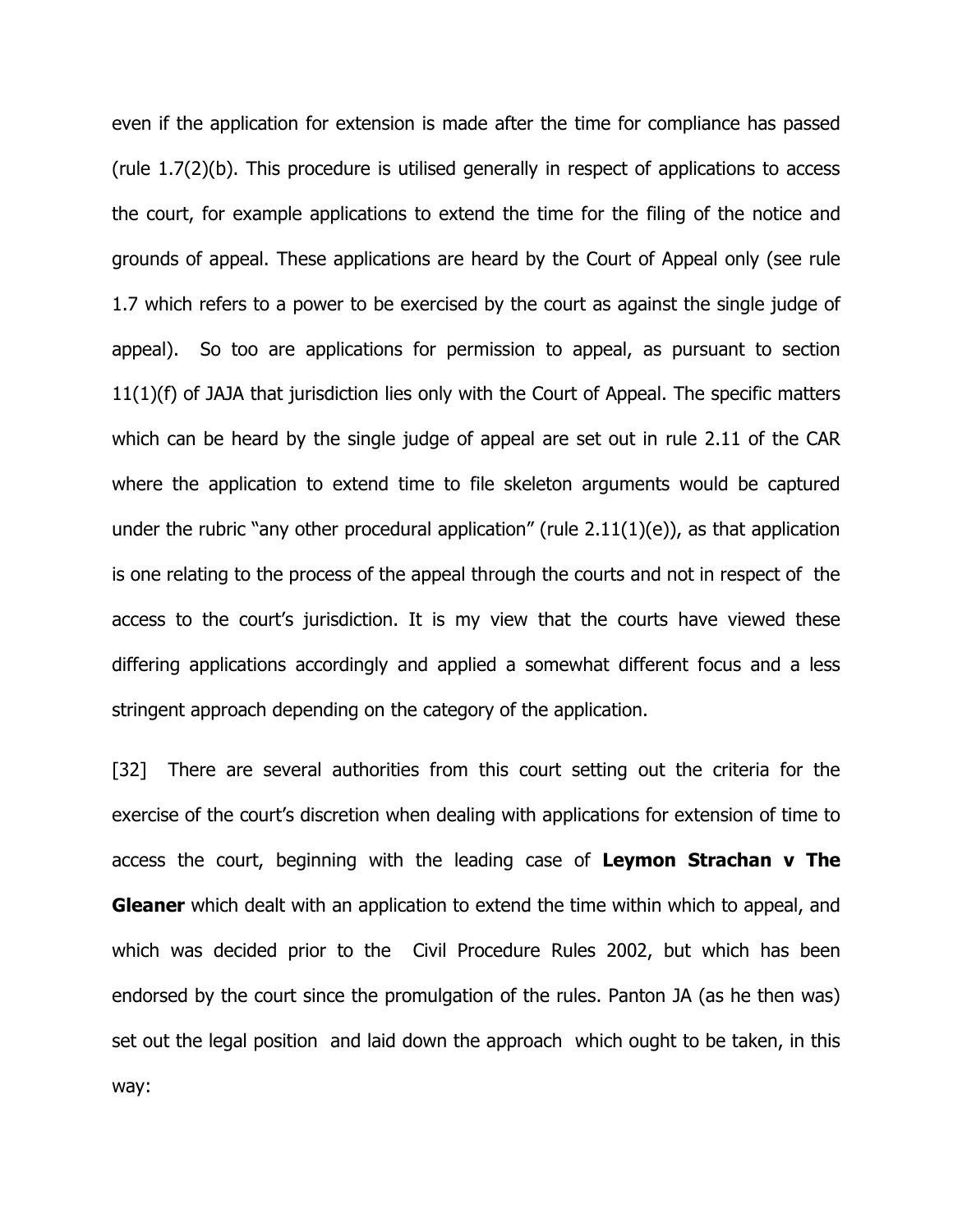"THE LEGAL POSITION

In seeking an enlargement of time, the general position is that the applicant is expected to show good reason for the delay as well as substance in the intended appeal.

The Privy Council has said:

The rules of Court must, prima facie be obeyed, and in order to justify a Court in extending the time during which some step in procedure requires to be taken, there must be some material on which the Court can exercise its discretion.

If the law were otherwise, a party in breach would have an unqualified right to an extension of time which would defeat the purpose of the rules which is to provide a time table for the conduct of litigation. See Ratnam  $v$  Cumarasamy and Another [1964] 2 All ER, 933,935.

This Court has stated that where it is being moved to exercise its discretion in favour of an applicant in order to enable him to file notice and grounds of appeal out of time, it must be shown that:

(i) at all material times there was a serious continuing intention to prosecute the appeal;

(ii) there is merit in the appeal; and

(iii) the delay in moving the Court is understandable and excusable."

[33] Panton JA also addressed the position in relation to this area of the law as stated

in the English Court of Appeal, which he said was similar to ours, and endorsed the

words of Griffiths LJ in **C M Van Stillevoldt BV v El Carriers** [1983] 1 All ER 699 at

703, where Griffiths LJ gave approval to the relevant matters for consideration in the

exercise of the court's discretion in deciding whether to extend time. These were:

"(1) length of the delay;

(2) reasons for the delay;

(3) whether there was an arguable case on the appeal; and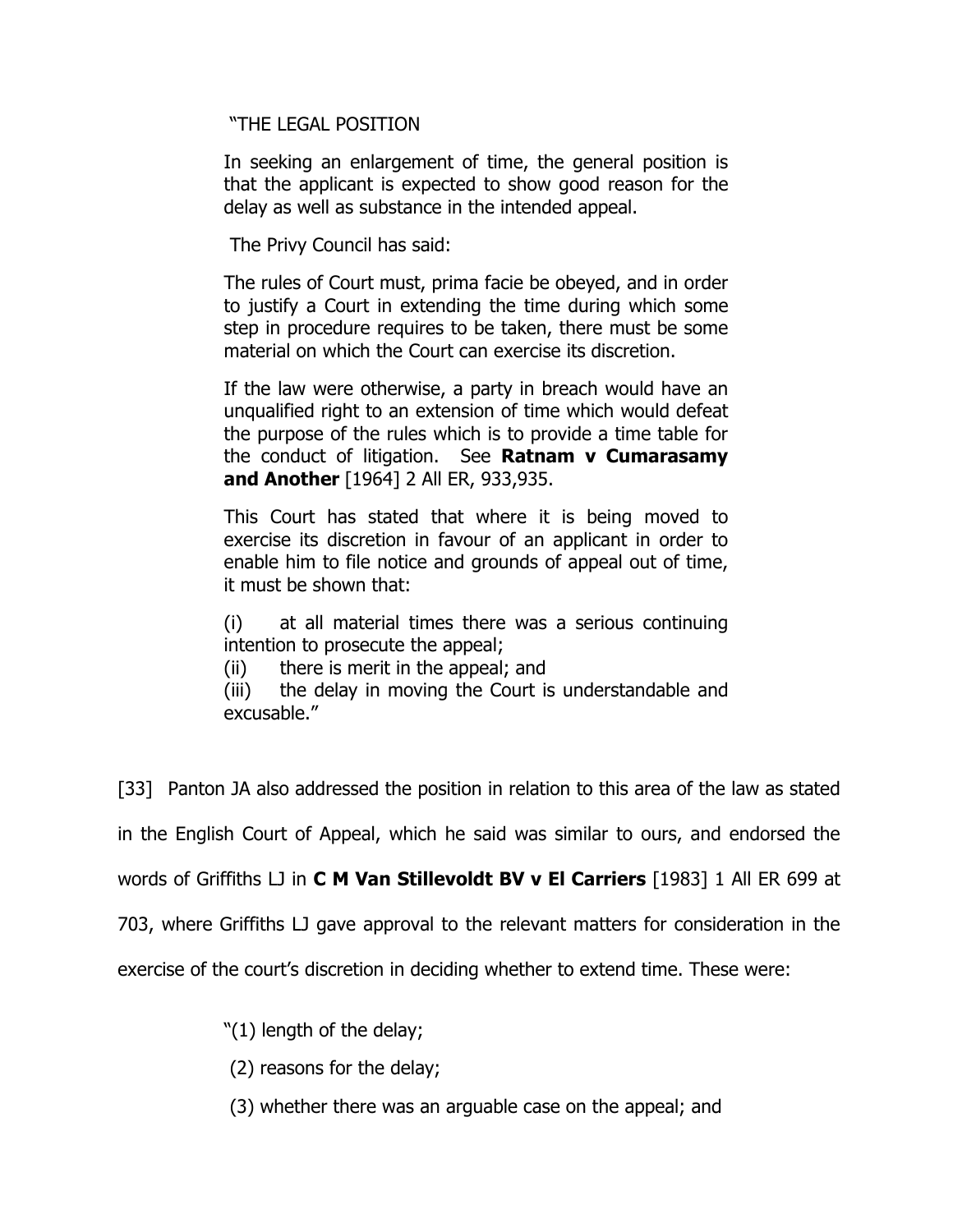(4) the degree of prejudice to the defendant if time was extended."

[34] Panton JA added, giving approval to the dictum of Ackner LJ, with which Goff and Browne-Wilkinson, LJJ agreed, in Palata Investments Ltd and Others v Burt and Sinfield Ltd and Others [1985] 2 All ER 517, that when considering an application for an extension of time for appealing beyond the time limit specified, the discretion of the Court of Appeal is unfettered and will be exercised flexibly with regard to the particular facts of each case. Additionally, he emphasized, in endorsing the dictum of Lord Donaldson MR in Norwich and Peterborough Building Society v **Steed** [1991] 2 All ER 880 at 885-g, that:

> "Once the time for appealing has elapsed, the respondent who was successful in the court below is entitled to regard the judgment in his favour as being final. If he is to be deprived of this entitlement, it can only be on the basis of a discretionary balancing exercise, however blameless may be the delay on the part of the would-be appellant."

[35] Panton JA also reminded that in **Finnegan v Parkside Health Authority** [1998] 1 All ER 595, the English Court of Appeal had recognised that the most important consideration in matters of that nature was the "overriding objective that justice be done" and indicated that the court had rejected the notion that "the absence of a good reason for the delay is always and in itself sufficient to justify the Court in refusing to exercise its discretion".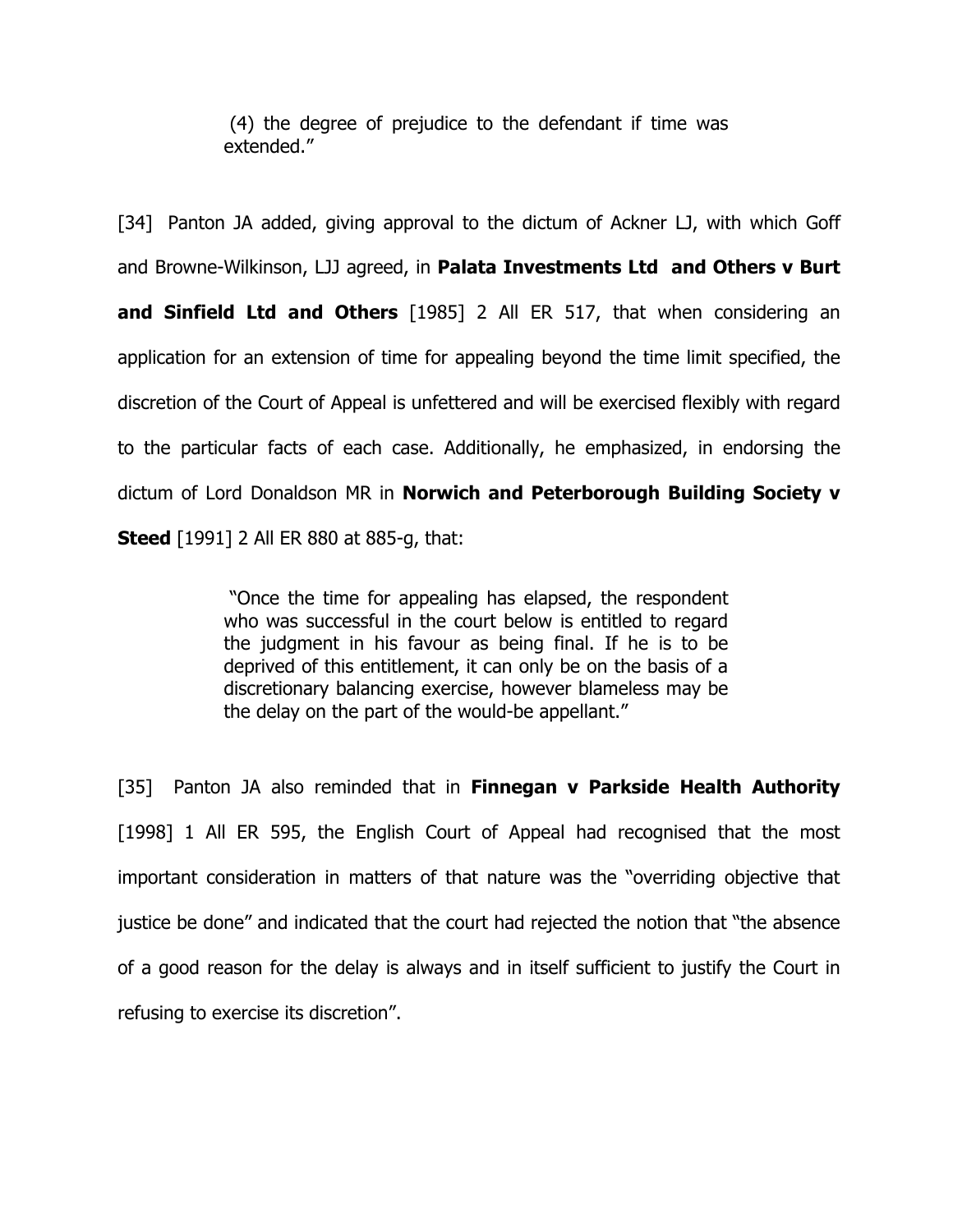[36] It was therefore on the basis of having canvassed the principles distilled from the above cases (which all concerned applications for extension of time to appeal) that he summarised the relevant legal position in the oft cited statement made by him in this case. Indeed in **JPS v Rose Marie Samuels**, which also dealt with an application for an extension of time to file an appeal, Morrison JA on behalf of the court referred to

**Leymon Strachan v The Gleaner** commenting that all the modern authorities on the subject were "conveniently gathered" in that case. He referred to Panton JA"s summary of the legal position, which, in addition to setting out the criteria mentioned above at para [33], was stated as follows:

> "(1) Rules of Court providing a timetable for the conduct of litigation must, prima facie, be obeyed.

> (2) Where there has been a non-compliance with a timetable, the Court has a discretion to extend time.

(3) …

(4) Notwithstanding the absence of a good reason for delay the Court is not bound to reject an application for an extension of time, as the overriding principle is that justice has to be done."

[37] The court found in **JPS v Rose Marie Samuels** that the delay was not inordinate, and the reason expressed by counsel that she was unaware that the summary judgment was an interlocutory order and therefore had to be filed within 14 days of the order granting permission to appeal, as against 42 days from the grant of a final order, was an error which fell on the shoulders of counsel and not the litigant, who therefore ought to get the benefit of the exercise of the discretion in its favour.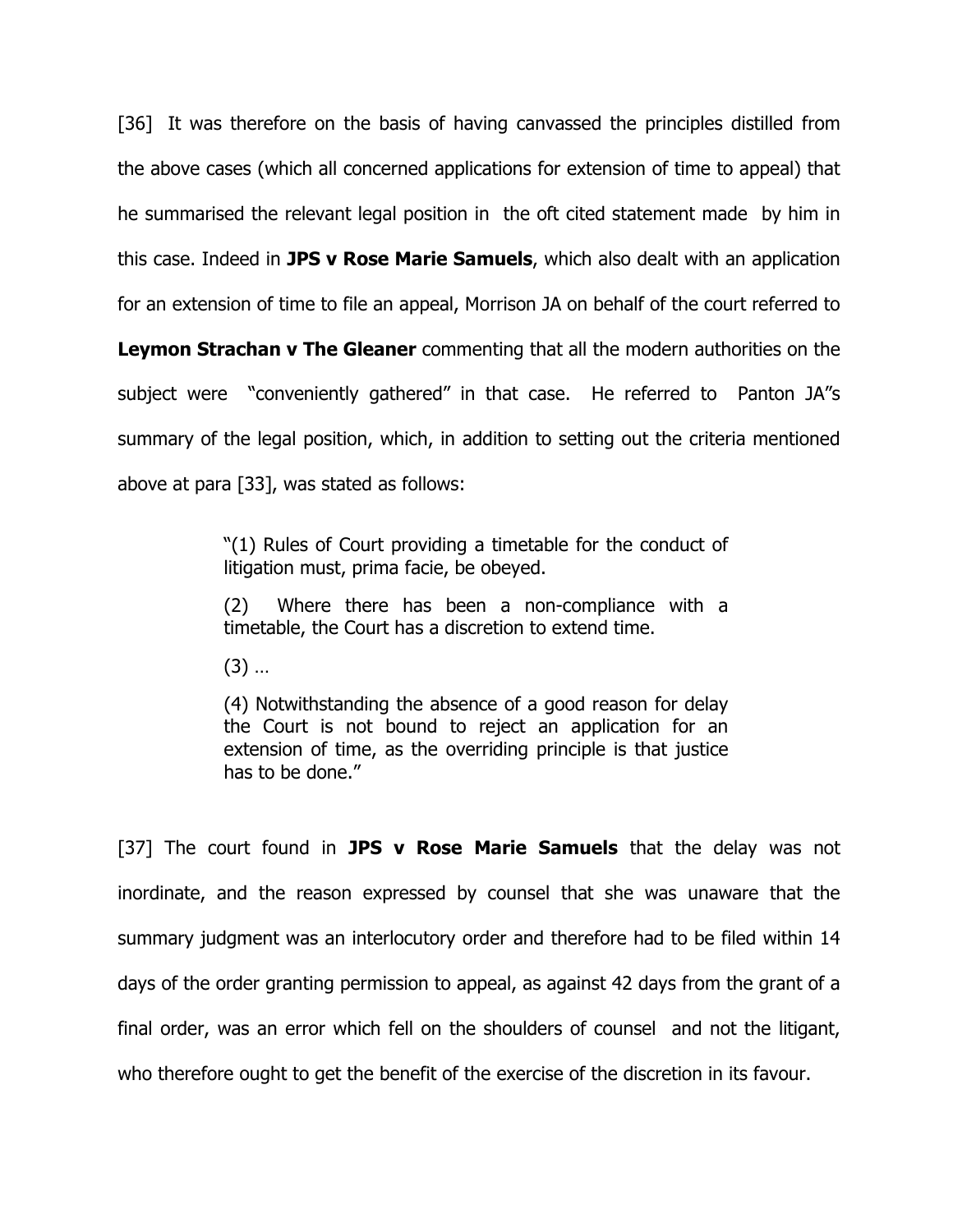[38] In Gerville Williams and Others v The Commissioner of the Independent Commission of Investigations and Another [2014] JMCA App 7, the court dealt with two applications, firstly to dismiss the appeal for want of prosecution, and secondly to extend the time to file skeleton arguments and the record of appeal. Morrison JA on behalf of the court, referred to the principles set out in Leymon **Strachan v the Gleaner** without making any distinction with regard to the type of application which was before the court, while endorsing the dictum of Smith JA in **Haddad v Silvera.** In my view, this case must be considered on its own peculiar facts as the court was impelled to comment on the recalcitrant behavior of the appellants, and also their inconsistent conduct, namely in participating fully in proceedings in the court below while attempting to pursue an appeal which was challenging the constitutionality of the said proceedings. The court therefore in applying the principles set out in Leymon Strachan  $v$  The Gleaner said that the delay in the prosecution of the appeal had been "by any measure inordinate", and that no real reason had been put forward by the appellants to explain the delay. The court also considered and was of the view that the merit of the appeal was not strong, and accepted that the fact that the appeal was pending, could cause prejudice not only for the respondents but in respect of the law as the appellants' claim was that pursuant to certain provisions of the Independent Commission of Investigations Act, their constitutional rights against self-incrimination and to silence had been infringed. The application to extend time was therefore refused and the appeal was struck out for want of prosecution.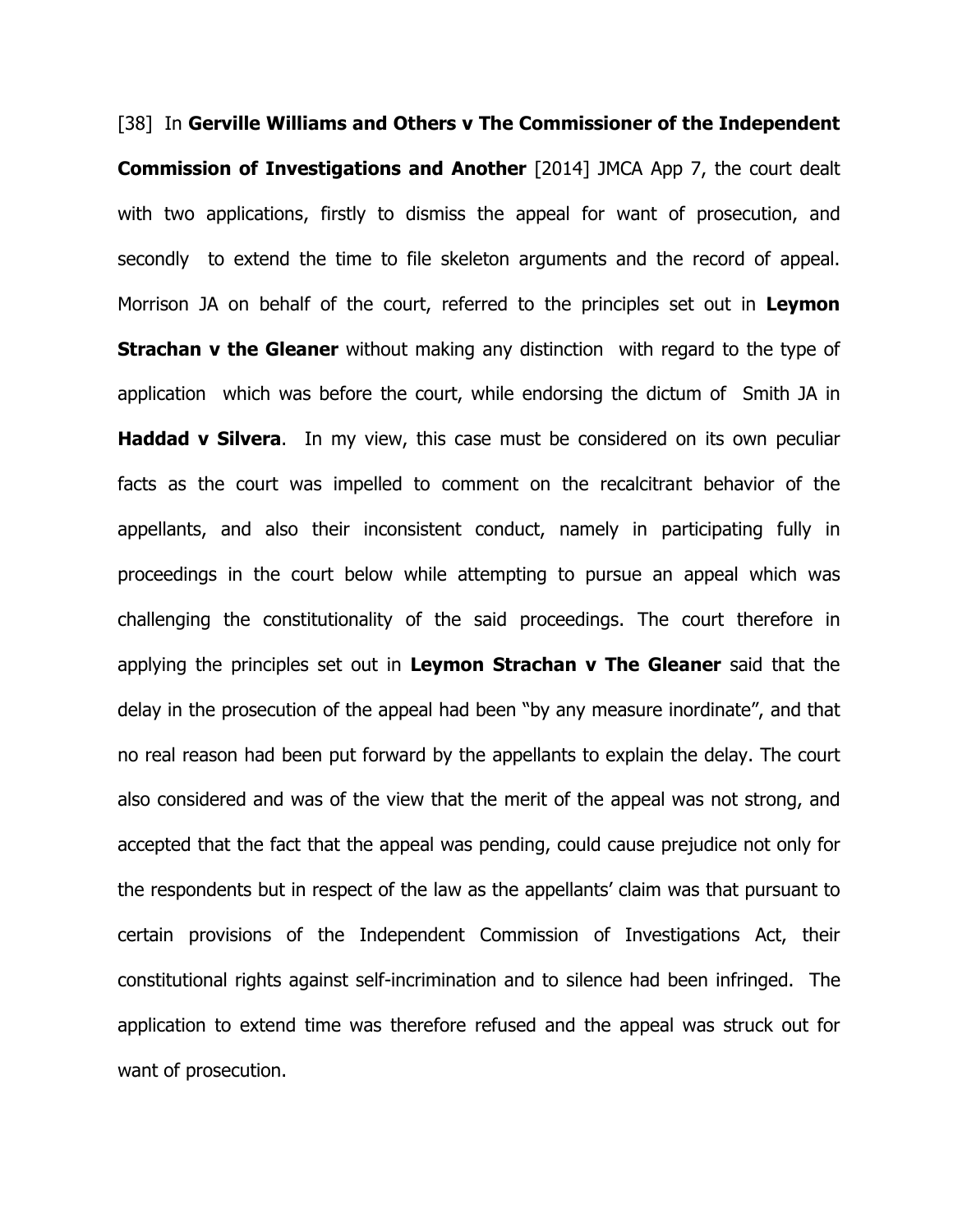[39] The case of **Haddad v Silvera** is important in respect of the deliberations in this matter. In that case, the court dealt with an application to vary and or discharge the refusal of the single judge to extend the time for the filing of skeleton arguments. The court's focus was on the issue of delay. It took the view in keeping with the dictum of Lord Edmund Davies in **Revici v Prentice Hall Inc** [1969] 1 All ER 772 that:

> " … the Rules of the Supreme Court are there to be observed, and if there is non-compliance (other than of a minimal kind), that is something which has to be explained away. Prima facie, if no excuse is offered no indulgence should be granted …"

The court also recognised that the overriding objective principle was applicable to the exercise of its discretion when considering the delay but that there must be material on which the court could exercise its discretion. Additionally, the court stated that the absence of a good explanation for the delay was not in itself sufficient to justify the court in refusing to exercise its discretion to grant an extension, but Smith JA made it clear that some reason must be proffered.

[40] In **Haddad v Silvera** it was the complaint of counsel for the applicant in the Court of Appeal, that the single judge of appeal in refusing the application had failed to consider the merits of the appeal or the question of any prejudice to the respondent, but the court commented that there had been no evidence of merit or prejudice whatsoever placed before the court for its consideration. The court in dismissing the application to vary the single judge's order, found that there had been delay in filing the skeleton arguments without a good explanation, and concluded that the applicant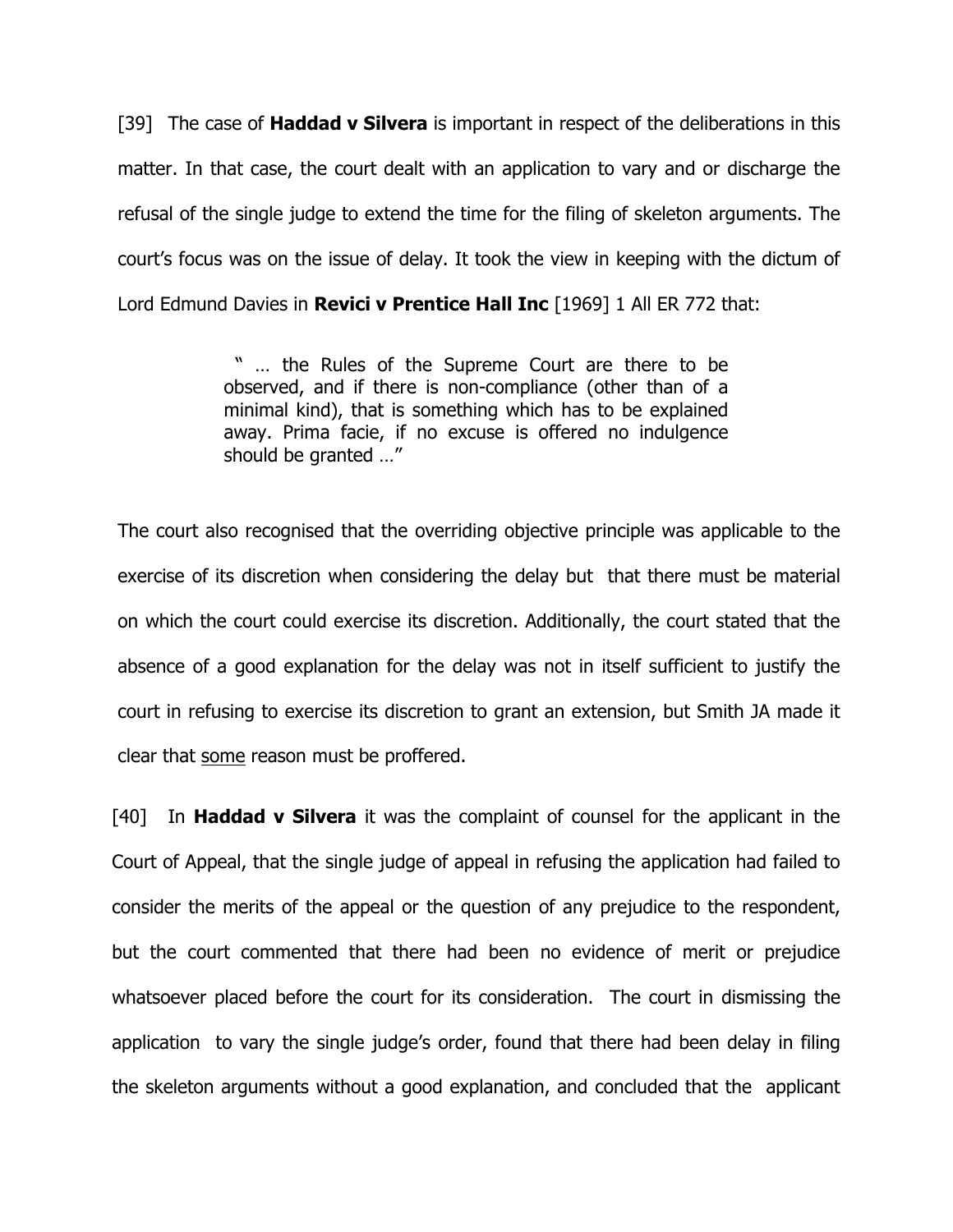had not shown that the single judge had wrongly exercised his discretion, and it would therefore not discharge or vary his order. The court stated further that there had also been delay by the applicant in making the application to set aside the decision of the single judge of appeal, without any reason having been proffered at all, which the court viewed as fatal to the application.

[41] On a detailed review of the basis for the decision, it is clear that the court was not laying down a rule that on any such procedural application, it is a necessary ingredient for the applicant to provide evidence that the appeal is likely to succeed based on merit.

[42] In fact, in my view, I must indicate that I find favour with the views expressed in the dicta of McIntosh JA and Mangatal JA  $(Aq)$  in **Vendryes v Keane and Keane** [2010] JMCA App 12 and **Quant v the Minister of National Security and The Attorney General of Jamaica** [2014] JMCA App 23, respectively, with regard to the approach to be taken to these particular types of applications. The former case concerned applications to strike out an appeal and for an extension of time to file skeleton arguments, chronology and record of appeal, whereas the latter involved an application for extension of time to file and serve skeleton arguments.

[43] McIntosh JA considering several authorities, extracted therefrom the principles concerning the factors to be taken into account when the court is exercising its discretion to grant or refuse applications for extension of time, when there has been a failure to comply with time periods set in the rules. She referred to Leymon Strachan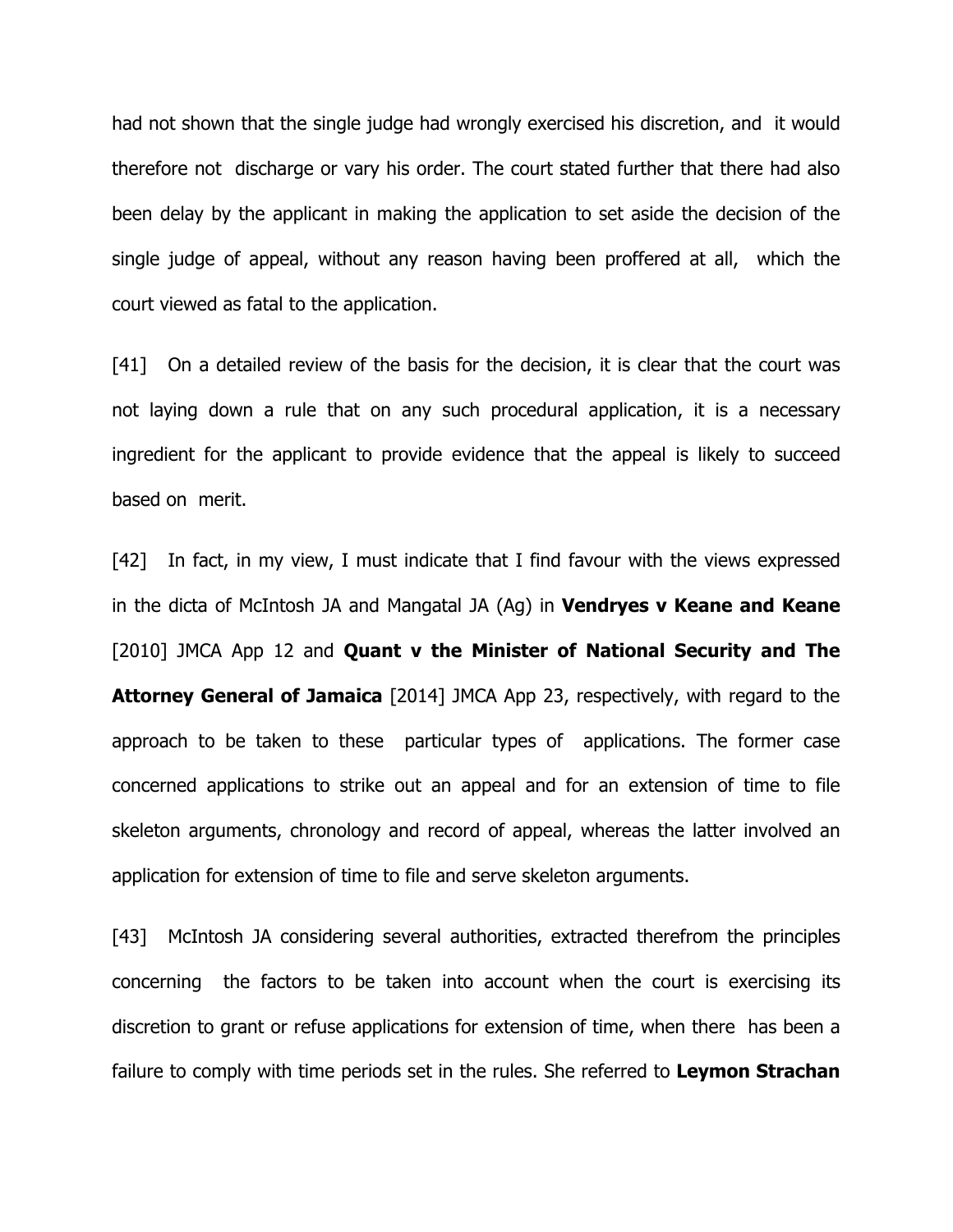v The Gleaner, Haddad v Silvera, Hashtroodi v Hancock [2004] 3 All ER (d) 530, United Arab Emirates v Abdelghafar [1995] 1 CR 65, Biguzzi v Rank Leisure plc [1999] 4 All ER 934 and Finnegan v Parkside Health Authority [1998] 1 All ER 595. I hope I will do no injustice to her analysis by summarizing the principles thus:

- (i) Each case must be decided on its own peculiar facts; there are no "hard and fast theoretical circumstances which will trigger the court's discretion to grant or refuse the application.
- (ii) It is for the court to decide, considering always how best to deal with the case justly, and having regard to all the circumstances, whether the reason/explanation proffered is sufficient.
- (iii) There is no specific period of delay, to be taken from the cases, which will be applicable for the exercise of the discretion in a party's favour, but the length of delay will always be a factor to be considered in the application, in the court's aim of dealing fairly with the parties, avoiding prejudice, saving expenses and ensuring that the cases are dealt with expeditiously.
- (iv) The court is not confined to considering the relative positions of the parties.
- (v) While the likelihood of the success of the appeal is a factor, there is no requirement for the applicant to file an affidavit of merit.

[44] Mangatal JA (Ag) took the view agreeing specifically with paragraph 29(3) in **United Arab Emirates** that "whilst the merits of the appeal are relevant, this court ought not, on an application for extension of time in relation to procedural default, to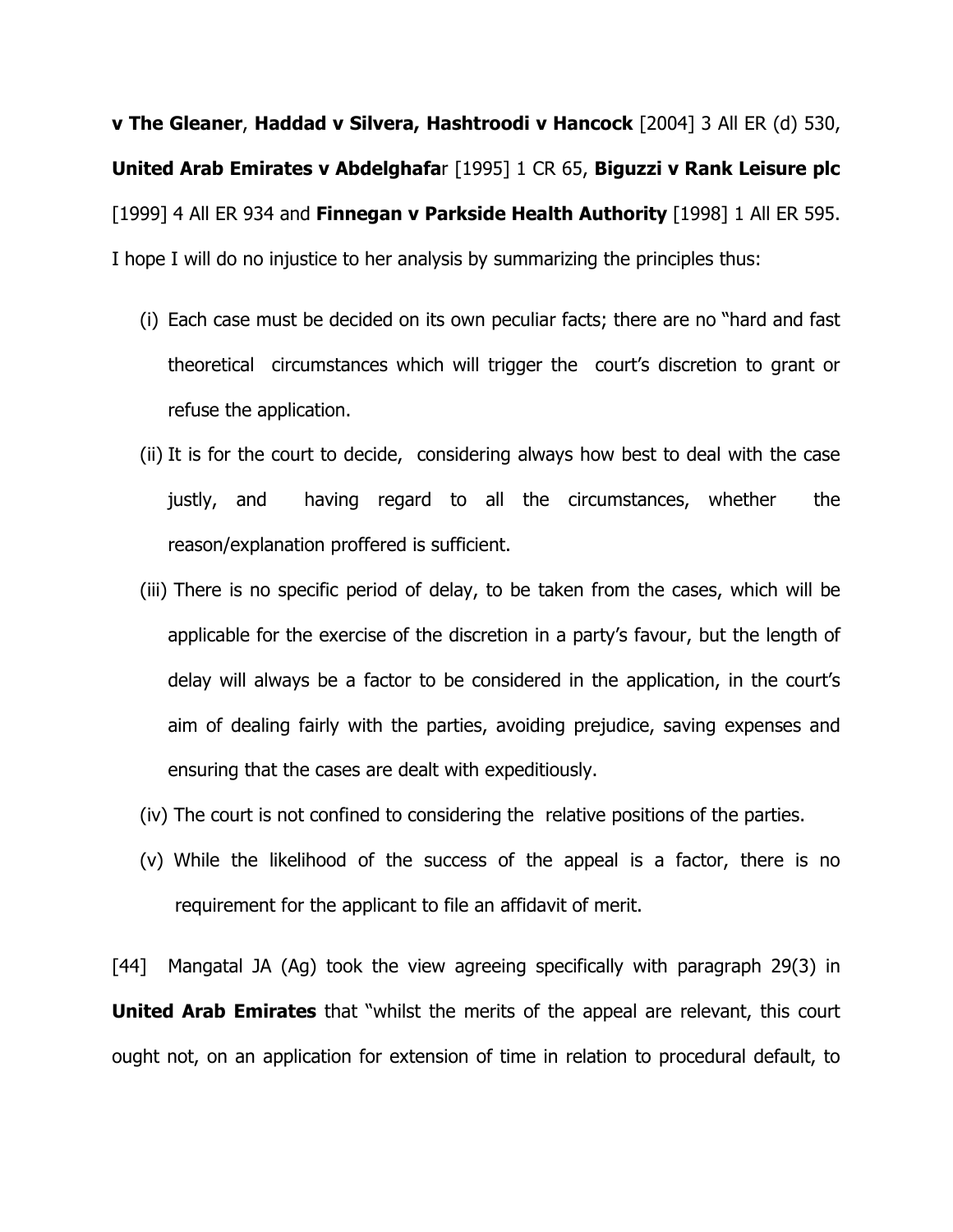investigate in detail the strength of the appeal. This is because one wants to avoid the danger of the application being turned into a "mini-hearing of the substantive appeal".

[45] It seems clear to me that the cases do make a distinction, as I stated earlier, in emphasis in relation to the prospects of success on appeal, between the cases dealing with extension of time to access the court and those dealing with procedural applications once the appeal is being processed through the court. In the former, greater emphasis is placed on the merit and success of the appeal whilst in the latter the focus is on the length of the delay, the explanation for the delay and the prejudice to the other party.

[46] I turn therefore to the facts of the instant case. The period of five and a half months as already indicated represents the delay in the filing of the skeleton arguments. I would not consider that delay insubstantial but it is not inordinate in the circumstances. Also, waiting on the reasons for judgment of the master as an explanation for the delay is, in my view, not a good reason, but a reason nonetheless. Having been at the hearing of the judgment summons, and having filed the notice and grounds of appeal, no doubt the skeleton arguments could have been drafted and filed, but having the Master's reasons to hand would always be helpful and instructive in the preparation of the arguments on appeal. There was no real prejudice claimed by the Ranglins and Nipo Line companies as their position seemed to be one focused on intending to challenge the settlement agreement itself at this late stage, as against putting forward any prejudice being suffered in challenging the appeal based on the judgment debtor summons being the improper procedure.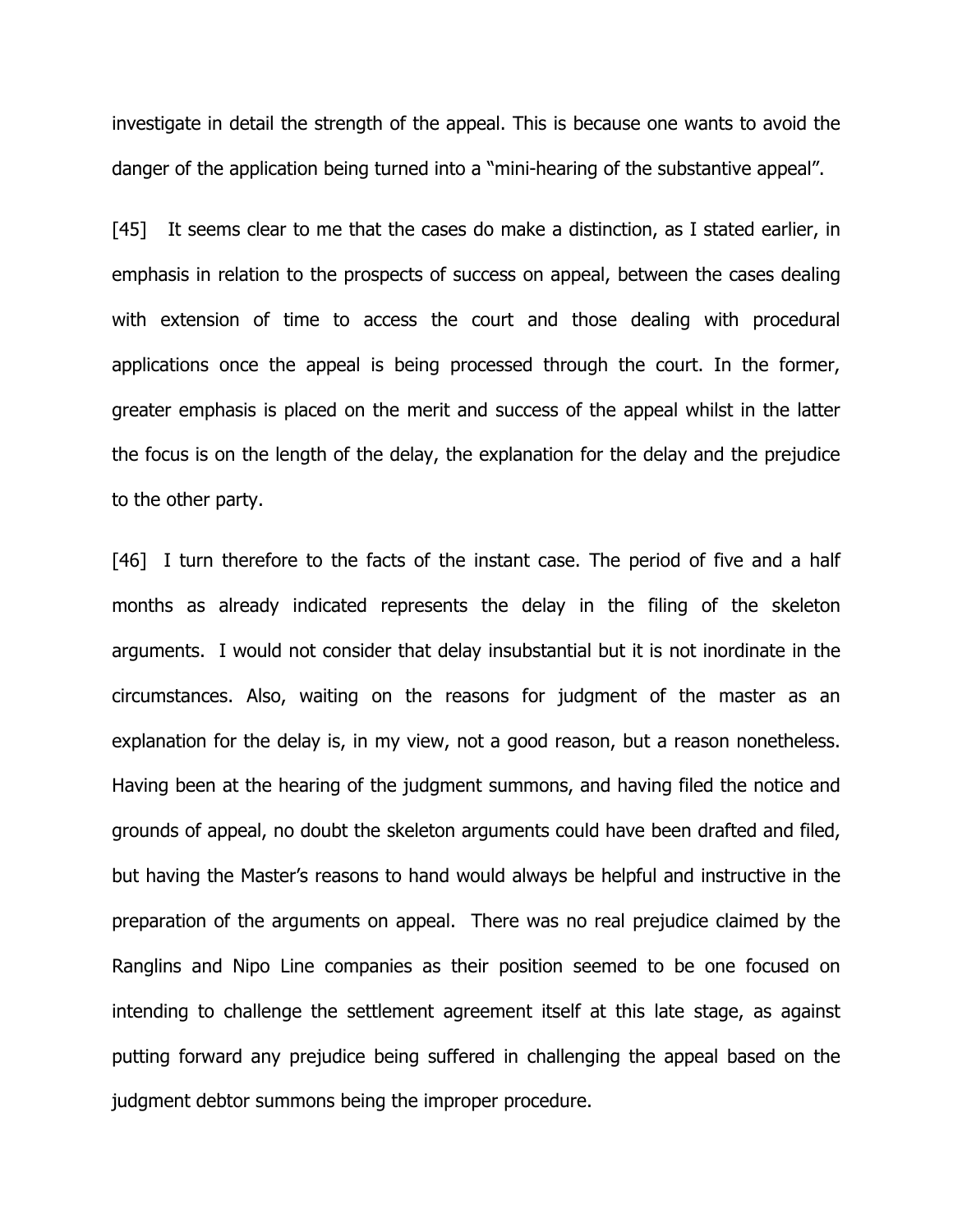[47] With regard to the question of the merit of the appeal, counsel for the Ranglins and Nipo Line companies made lengthy submissions stating that since there had been a settlement agreement arrived at between the parties, Mr Henry was obliged to file a fresh suit in order to enforce the agreement, as there was no order of the court which could be enforced, and the judgment debtor summons was therefore inappropriate in the circumstances. Counsel for Mr Henry did not pursue any real discussion on the merits of the appeal, save to rely on the judgment of Rattray J, that the judgment debtor summons was the correct approach for the enforcement of an agreement which had been endorsed on counsel's brief. I hesitate, based on the position I have taken which is set out in paragraphs [32] to [45] herein, to deal with that aspect of the case, at this stage of the proceedings, without full argument from both parties, save to say that it appears that the appeal may not be unarguable but seems not to be strong.

[48] In the light of all of the above, bearing in mind that the notice of appeal was filed in time, so no order had to be made in relation thereto, I would however grant the application for an extension of time to file the skeleton arguments within seven days of this order and that the record of appeal be filed within 28 days of this order. I would also order that the costs of the application to extend the time for filing the skeleton arguments be the Ranglins and Nipo Line companies to be paid by Mr Henry to be taxed if not agreed. As a corollary, to that, I would dismiss the application to strike out the appeal with costs to Mr Henry also to be taxed if not agreed.